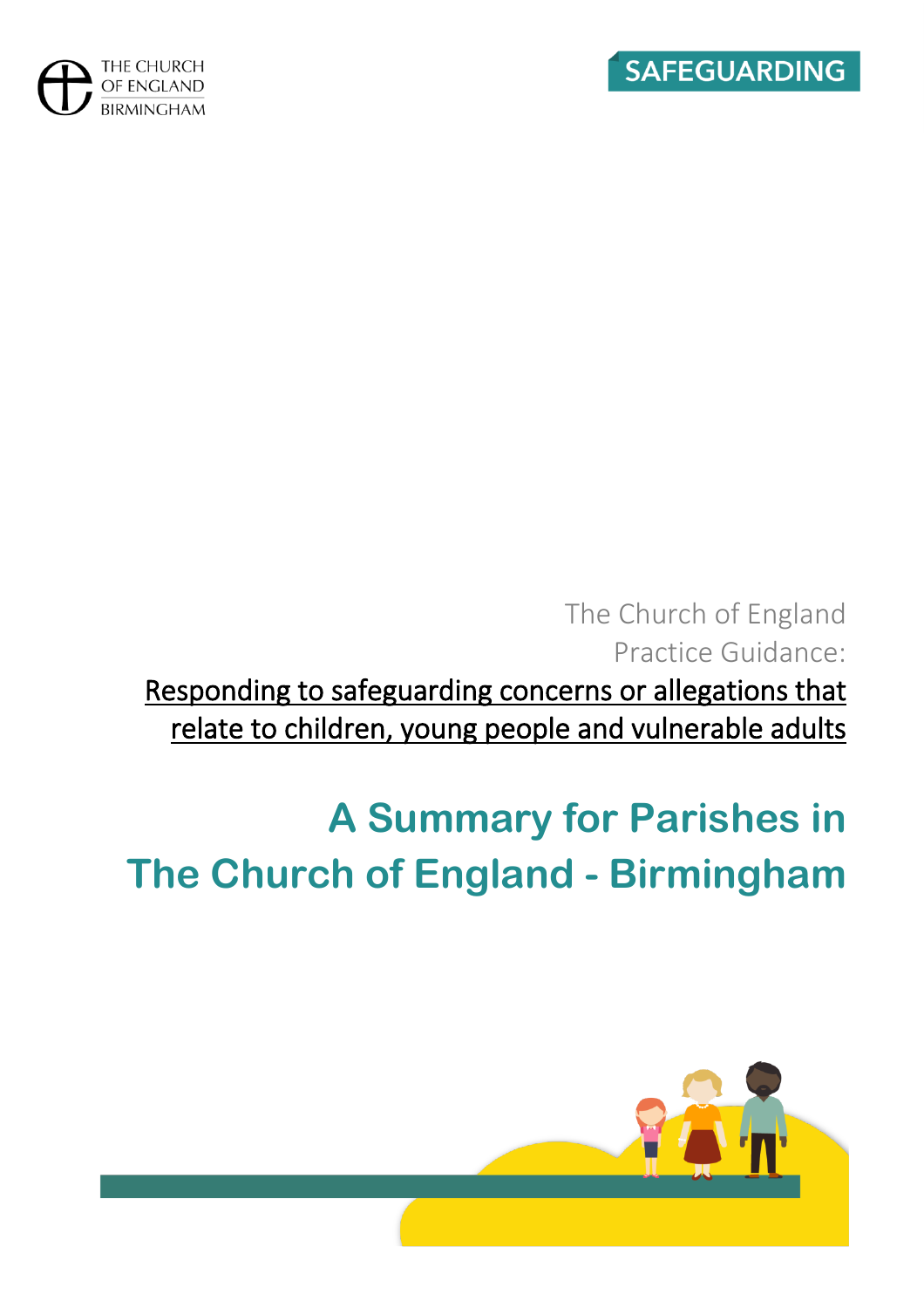

## **Contents**

|                |                                                                                 |                                                           | page |
|----------------|---------------------------------------------------------------------------------|-----------------------------------------------------------|------|
| 1              | Introduction                                                                    |                                                           | 3    |
| $\overline{2}$ | Be Alert to Safeguarding Concerns                                               |                                                           | 5    |
| 3              | Reporting a safeguarding concern or allegation<br>about a child or young person |                                                           | 6    |
| 4              | Reporting a safeguarding concern or allegation<br>about an adult                |                                                           | 11   |
| 5              | Non-recent abuse                                                                |                                                           | 14   |
| 6              | Recording                                                                       |                                                           | 15   |
| Appendix 1     |                                                                                 | Guidelines for responding to a person<br>disclosing abuse | 16   |
| Appendix 2     |                                                                                 | How do I know a child or young person is<br>being abused? | 18   |
| Appendix 3     |                                                                                 | How do I know an adult is being abused?                   | 20   |
| Appendix 4     |                                                                                 | Church/Faith based issues                                 | 23   |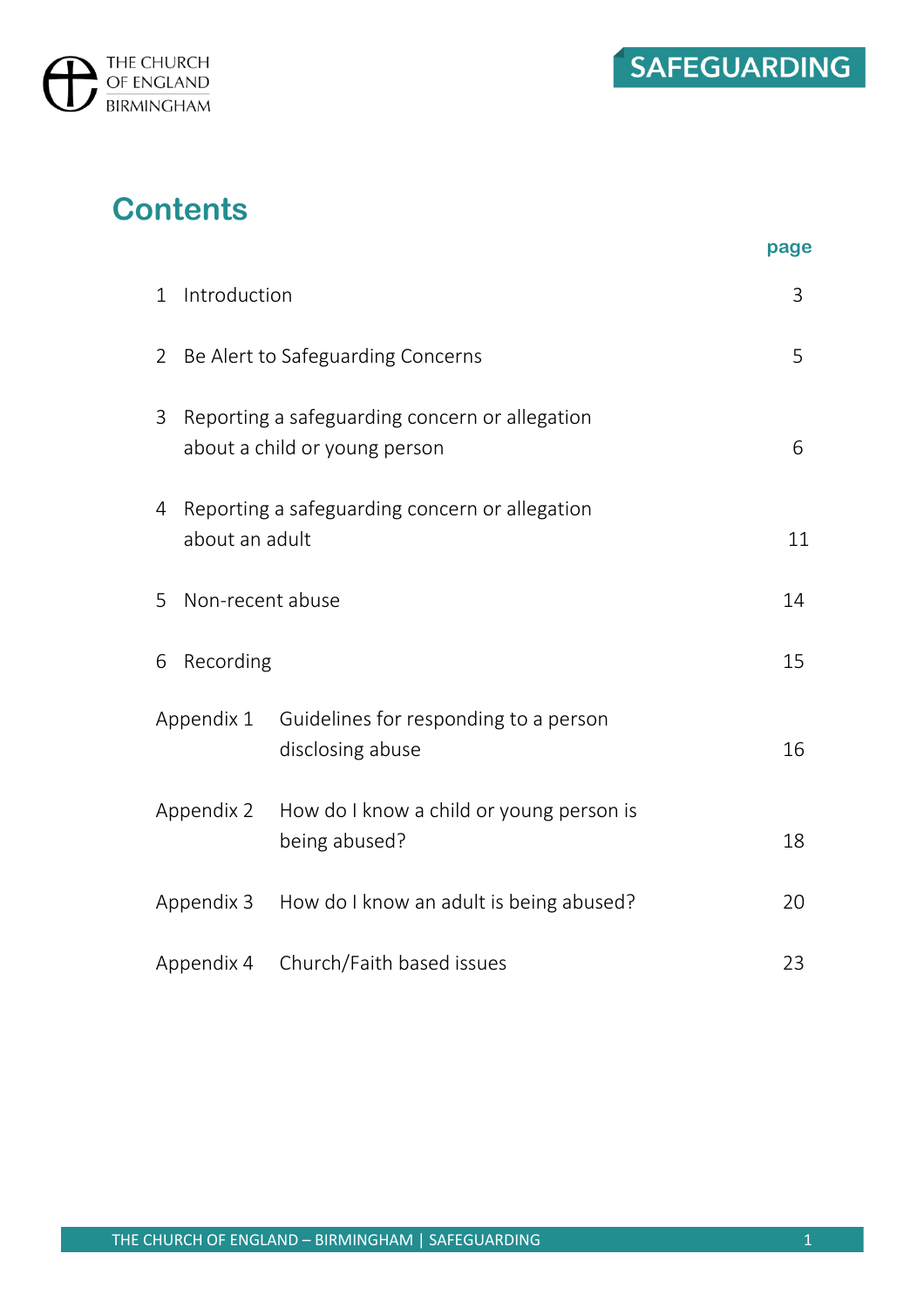



#### REPORT

If you believe that a child or adult is in immediate danger of significant or serious harm, you should contact the police on 999.

If a church officer<sup>1</sup> notices signs or symptoms of potential abuse of a child or adult, they should report this to their activity leader/manager (where appropriate) and seek advice and guidance from the Bishop's Safeguarding Adviser and/or their Parish Safeguarding Co-ordinator This must happen within 24 hours of identifying a concern (see sections 3 & 4).

If the information suggests that the child or adult is at risk of abuse or neglect, then the information will also need to be reported to the statutory services immediately (see sections 3 & 4).



 $1$  A Church Officer is anyone who is appointed or elected to a role on behalf of the church, whether they are ordained or lay, paid or unpaid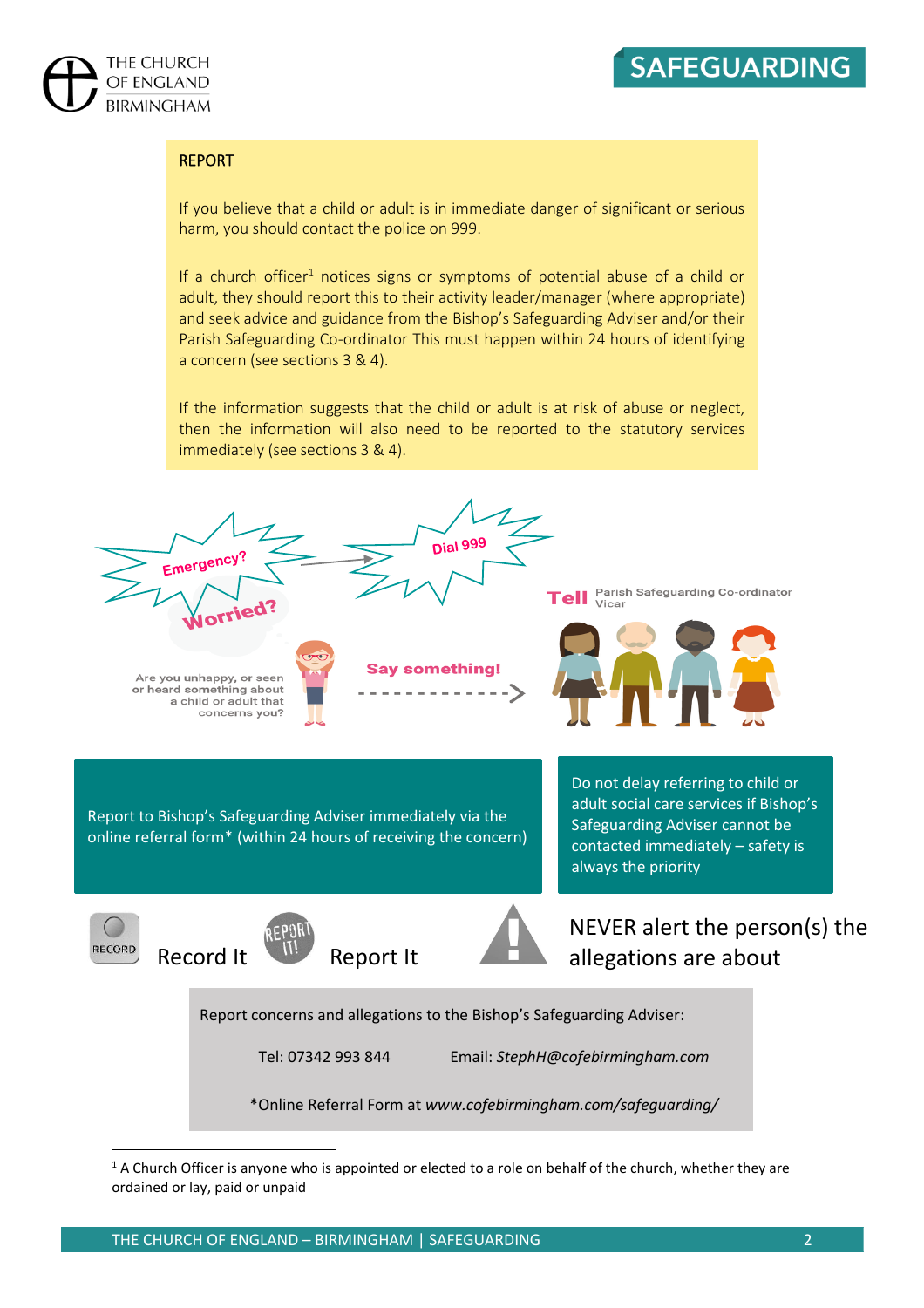

## **1. Introduction**

This guidance is underpinned by the Church of England's Safeguarding Policy Statement Promoting a Safer Church 2017, Ecclesiastical law and Government Guidance such as Working Together 2018 and the Care Act 2014. It replaces section 5 of Protecting All God's Children 2010, including Annex A5 and Guidance Practice 2, and Appendix 3 of Promoting a Safe Church 2006. It replaces section 6 of Protecting All God's Children and Promoting a Safe Church.

One of the key safeguarding policy commitments of the Church of England is that:

Anyone who brings any safeguarding suspicion, concern, knowledge or allegation of current or non-current abuse to the notice of the Church will be responded to respectfully and in a timely manner, in line with statutory child and adult safeguarding procedures and the House of Bishops' Safeguarding Policy and Practice Guidance.

All safeguarding work will be recorded in line with the House of Bishops' Safeguarding Practice Guidance.

All suspicions, concerns, knowledge or allegations, that reach the threshold for reporting to the statutory authorities, will be reported via the Bishop's Safeguarding Adviser or Parish Safeguarding Co-ordinator in a local church or designated safeguarding officer in another church body to the appropriate statutory authorities. This will be done irrespective of the status of the person.

#### **Who does this guidance apply to?**

#### **Church Bodies**

This practice guidance applies to all church bodies – e.g. a PCC – and all church officers<sup>2</sup>

Under section 5 of the Safeguarding and Clergy Discipline Measure 2016 all PCCs, churchwardens, ordained and lay ministers (that is, anyone who has the authorisation, licence and/or permission of a diocesan bishop to practice ministry - for example, within The Church of England - Birmingham, this includes Readers and Commissioned Pastoral Visitors as well as all clergy) must have **due regard<sup>3</sup>** to the House of Bishop's policy.

<sup>&</sup>lt;sup>2</sup> A church officer is anyone appointed or elected to a post or role by or on behalf of the Church, whether they are ordained or lay, paid or unpaid.

 $3$  A duty to have due regard means that the person under the duty is not free to disregard it but is required to follow such guidance unless there are cogent reasons for not doing so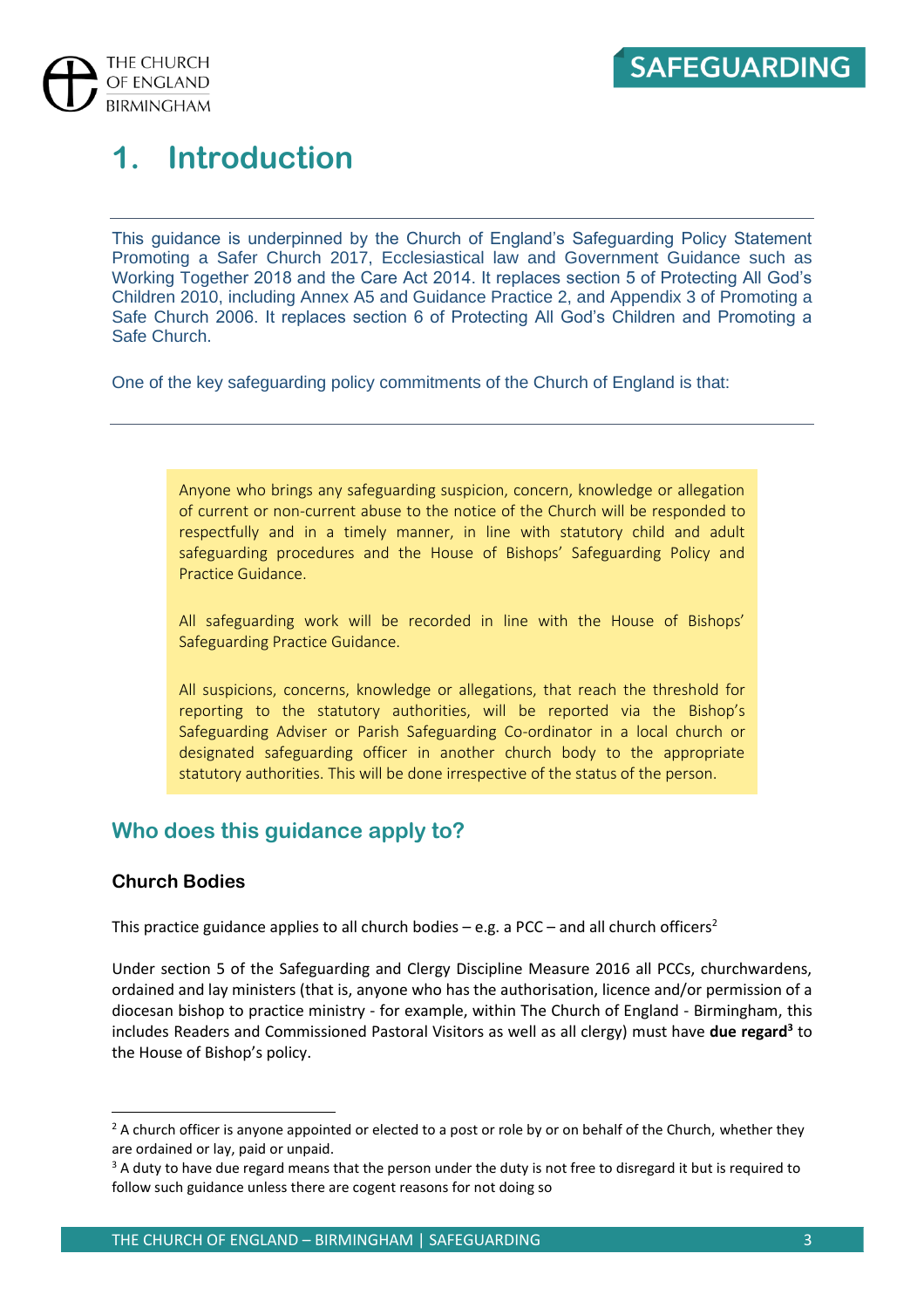#### **Who should read this parish summary?**

All those who have a particular responsibility for safeguarding in the parish church  $-$  e.g. the incumbent or priest-in-charge, the Parish Safeguarding Co-ordinator and the PCC Safeguarding Lead.

#### **When must this guidance be used?**

This guidance must be used when there are concerns about the welfare and safeguarding of children, young people and/or adults that **do not** relate to church officers. 4

#### **What does this guidance aim to do?**

This guidance aims to offer the Church procedures for dealing with concerns or allegations against children, young people and adults, which are compliant with local safeguarding children's and adults' procedures. It offers guidance on:

- How to identify potential or actual harm to children, young people and adults;
- How to respond to direct concerns or allegations arising from a child, young person or adult;
- Reporting procedures to the Church's nominated safeguarding professionals, who are able to offer advice and decide upon the necessity for a referral to children/adult social care and/or the police<sup>5</sup>;
- What to expect from statutory agencies.

The language used for complainants and those complained against is always a sensitive issue. Throughout the guidance the complainant is referred to as the victim / survivor and the person who has been complained against as the respondent. Both should be regarded as neutral terms that do not imply the innocence or guilt of either party or the accuracy of the complaint.

The following is a summary of the practice guidance most relevant to the local church. The full policy document is available on the *[Church of England website](https://www.churchofengland.org/safeguarding/promoting-safer-church/policy-practice-guidance)*

All extracts from the Church of England practice guidance on Responding to, assessing and managing safeguarding concerns or allegations against church officers appear in this font in blue.

#### **A summary of the key points are indicated in green**

Links to further guidance and resources are indicated in grey

<sup>&</sup>lt;sup>4</sup> A Church Officer is anyone who is appointed or elected to a role on behalf of the church, whether they are ordained or lay, paid or unpaid

<sup>5</sup> For most church bodies this will be the Bishop's Safeguarding Adviser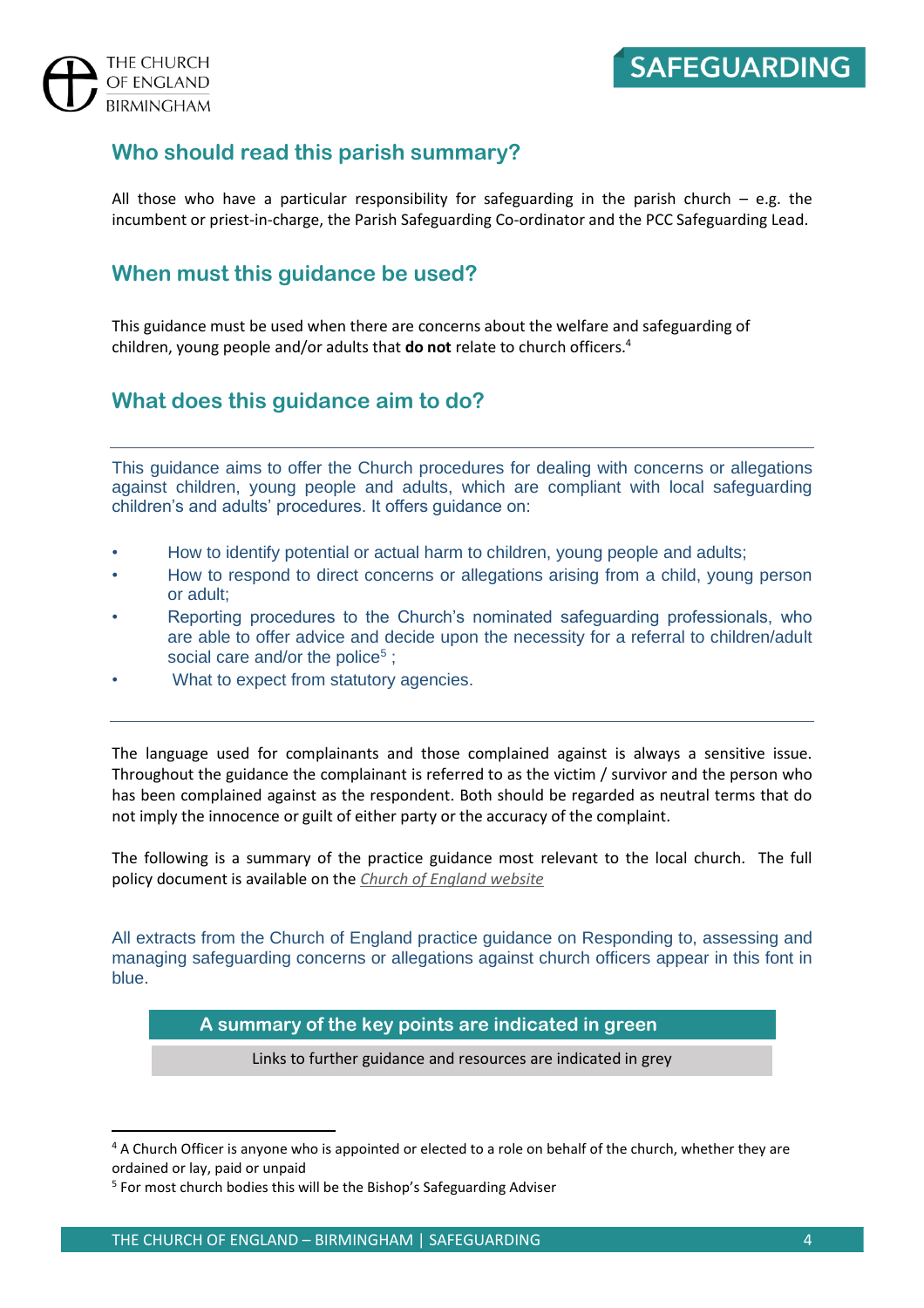

## **2. Be alert to safeguarding concerns**

Church officers who come into contact with children, young people and/or adults, work with parents/carers, or gain knowledge about children and young people through working with adults should<sup>6</sup>:

- **• Be alert to potential indicators of abuse or neglect;**
- **• Be alert to the risks which abusers or potential abusers may pose to children, young people and/or adults;**
- **• Be alert to the impact on the child, young person and/or adult of any concerns of abuse or maltreatment;**
- **• Listen and respond well to any concerns or allegations;**
- **• Report and record any concerns or allegations.**

Safeguarding concerns or allegations may be about something that is going on now, something that may happen in the future, or something that happened in the past. Concerns or allegations about abuse in the past (called non-recent abuse) will be treated as seriously as abuse concerns or allegations which may be happening now.

There are many situations whereby a member of the Church may have concerns, or be made aware of concerns, regarding a child, young person and/or adult, such as when:

- A child, young person and/or adult discloses abuse;
- Someone discloses concern for a child, young person and/or adult;
- Someone notices signs of potential abuse of a child, young person and/or adult;
- A child, young person and/or adult makes a disclosure about their own behaviour towards another child, young person and/or adult;
- Someone witnesses concerning behaviours during a church activity or during a home visit.

<sup>6</sup> Further information on the signs and symptom of abuse can be found in the *[Recognising Abuse Fact Sheet](https://www.dropbox.com/sh/7mfsu2typob6qno/AADuEQRtFN3XBLI54Wxj5dhia?dl=0&lst=&preview=Recognising+Abuse.pdf)*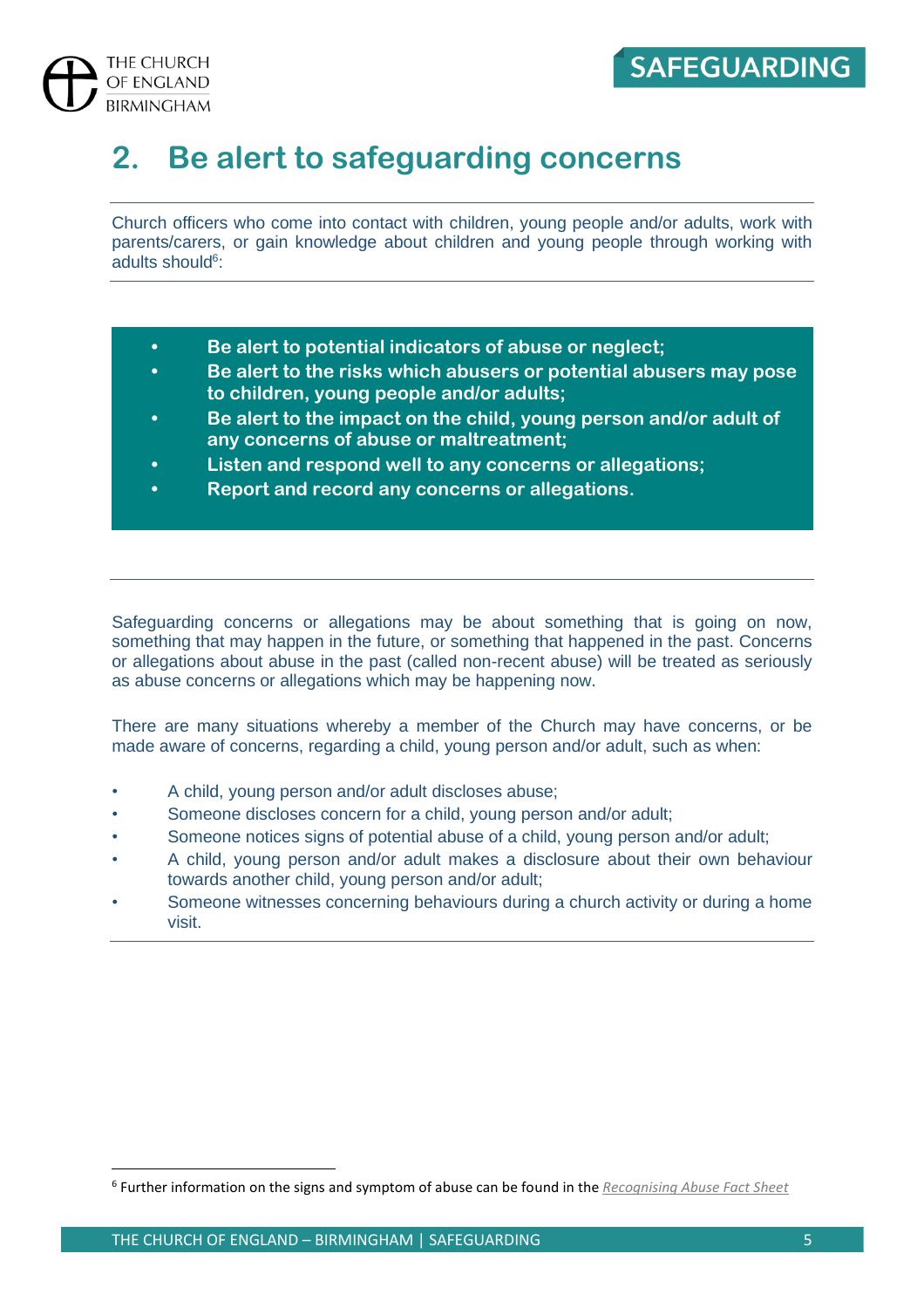

## **3. Reporting a Safeguarding Concern or Allegation About a Child or Young Person**

This is the procedure that church officers and bodies must follow if they have a safeguarding concern or allegation about a child or young person.



Remember the safety and welfare of the child is paramount and takes precedence over all other concerns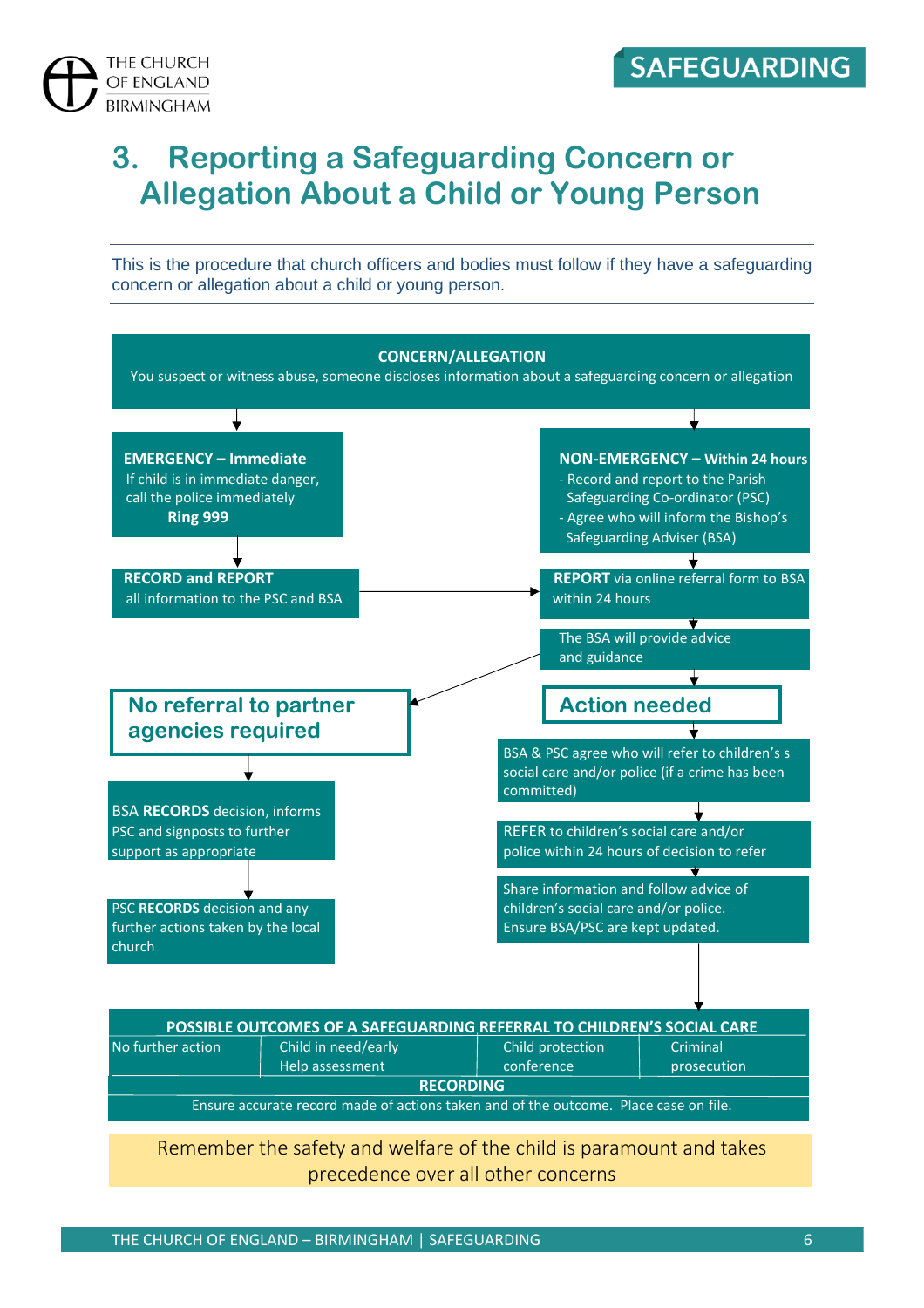

If a church officer becomes aware that a child has or is suffering significant harm<sup>7</sup> through abuse or neglect or is likely to suffer significant harm in the future, this must be reported to the nominated safeguarding officer (Parish safeguarding Co-ordinator in the local church) and the Bishop's Safeguarding Adviser via the online referral form at *[www.cofebirmingham.com/safeguarding/](http://www.cofebirmingham.com/safeguarding/)* within 24 hours.

If through discussion with the Bishop's Safeguarding Adviser, it is decided that a child may be suffering or be at risk of suffering significant harm, concerns must always be referred to children's social care. At this stage, a referral to the police may also be required if a crime has been committed<sup>8</sup>. Depending on the situation, the Bishop's Safeguarding Adviser may decide to refer the concerns themselves or support the church body to make the referral. The timing of such referrals should reflect the level of perceived risk of harm, but be within 24 hours of identification or disclosure of harm or risk of harm.

A referral to children's social care and other emergency services (e.g. for any urgent medical treatment) must not be delayed by the need for consultation with either the Parish Safeguarding Co-ordinator or the Bishop's Safeguarding Adviser if they are not available.

If the child is considered to be at immediate risk of harm or danger, then this must be reported to the police immediately. This may also require contacting the children's social care, including the emergency duty team (if the concern arises outside of normal office hours).

Whilst those making referrals should seek, in general, to discuss any concerns with the family and, where possible, seek their agreement to make referrals, this should only be done where such discussion and agreement-seeking will not place a child at increased risk of significant harm. This should only be done after advice has been sought from the Parish Safeguarding Co-ordinator and/or the Bishop's Safeguarding Adviser (see 'Do I need to obtain consent?' page 8).

#### **What will the Bishop's Safeguarding adviser do?**

Offer advice and support to a church body;

- Consider the child's safety throughout;
- Check whether a referral to children's social care and/or police is necessary.

<sup>7</sup> The statutory definition in the Children Act 1989 states that 'harm' means ill-treatment or impairment of health and development. Ill-treatment includes sexual abuse and forms of ill-treatment which are not physical, thus including emotional abuse. Physical abuse itself is not explicitly included, but this is taken as read. 'Health' includes both physical and mental health, and 'development' includes physical, intellectual, emotional, social and behavioural development.

To assess whether health or development are being significantly impaired, the Act tells us to compare the health or development of the child in question 'with that which could reasonably be expected of a similar child'.

The definition of harm also includes 'impairment suffered from seeing or hearing the ill-treatment of another'. <sup>8</sup> Please note, children's social care will always contact the police if required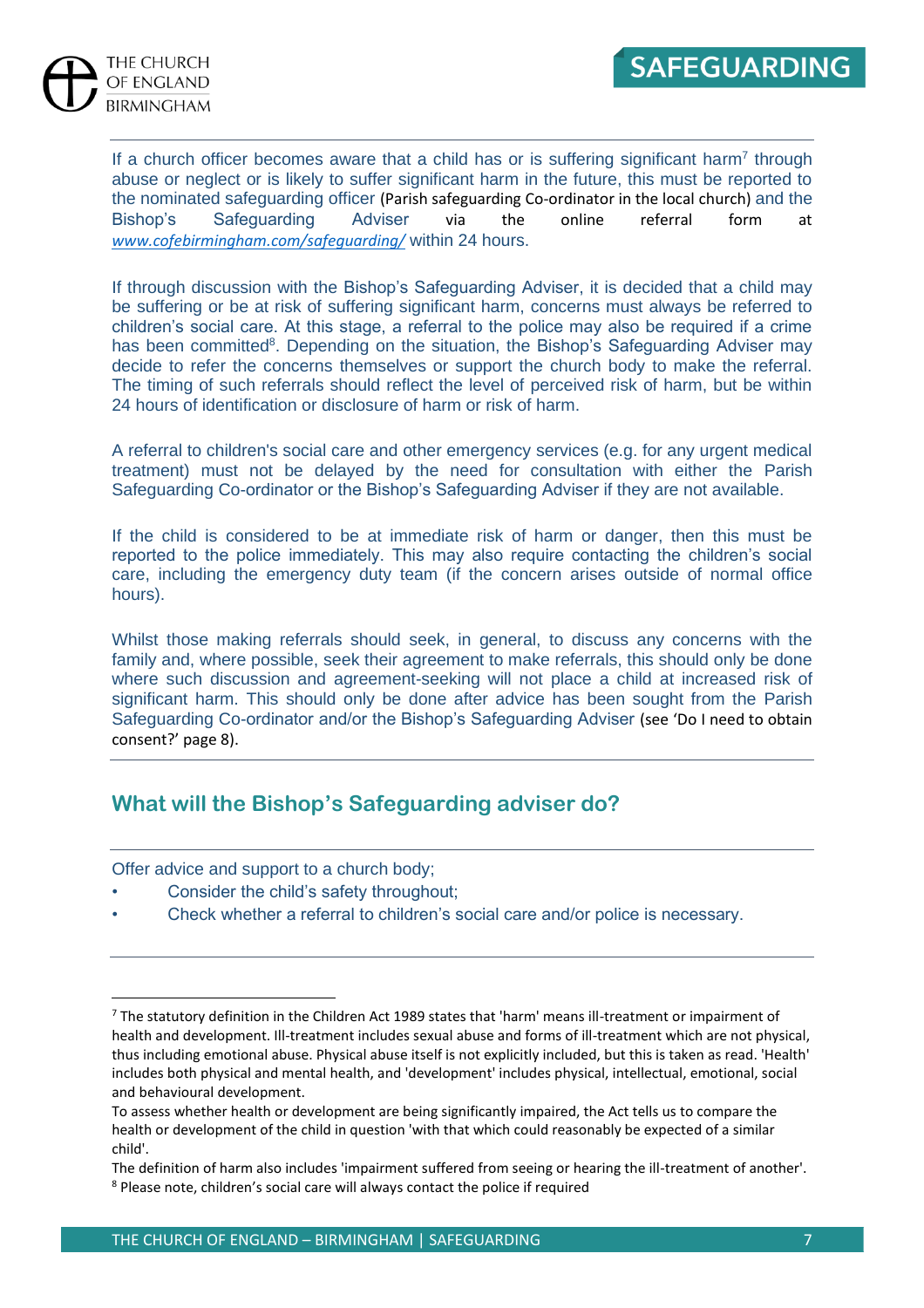

- Agree next steps;
- Consider any support needs:
- Record case information;
- Consider whether a safeguarding agreement is required;
- Contact communications colleagues to discuss communications within the church, as required;
- Inform the diocesan secretary and/or registrar to agree if notification to charity commissions and the insurance company is necessary;
- Consider whether other colleagues or those in other organisations need to be informed, following advice from children's social care/police.

#### **Do I need to obtain consent?**

All people over the age of 16 are presumed, in law, to have the capacity to give or withhold their consent to the sharing of confidential information, unless there is evidence to the contrary.

For a child or young person under the age of 16 who can understand the significance and consequences of making a referral to children's social care, they should be asked their view. However, it should be explained that whilst their view will be taken into account, the Church has a responsibility to take whatever action is required to ensure the child's safety and the safety of other children.

Where a child under 16 years of age is concerned, the consent of their parent or carer should be obtained before their personal information is shared. If this is not possible due to the urgency of the situation, they should be notified that information has been shared as soon as possible. Where a parent or carer has been implicated in the abuse, or the child will be placed at further risk of abuse by involving the parent or carer, the information can be shared without consent.

If in any doubt seek the advice of the Bishop's Safeguarding Adviser. Where a decision is made not to seek parental permission before making a referral to children's social care, the decision must be recorded in the case record, dated and signed, and confirmed in the referral to children's social care.

A child protection referral from a church officer cannot be treated as anonymous, so the parent will ultimately become aware of the identity of the referrer. Where the parent refuses to give permission for the referral, unless it would cause undue delay, further advice should be sought from the Bishop's Safeguarding Adviser and the outcome fully recorded.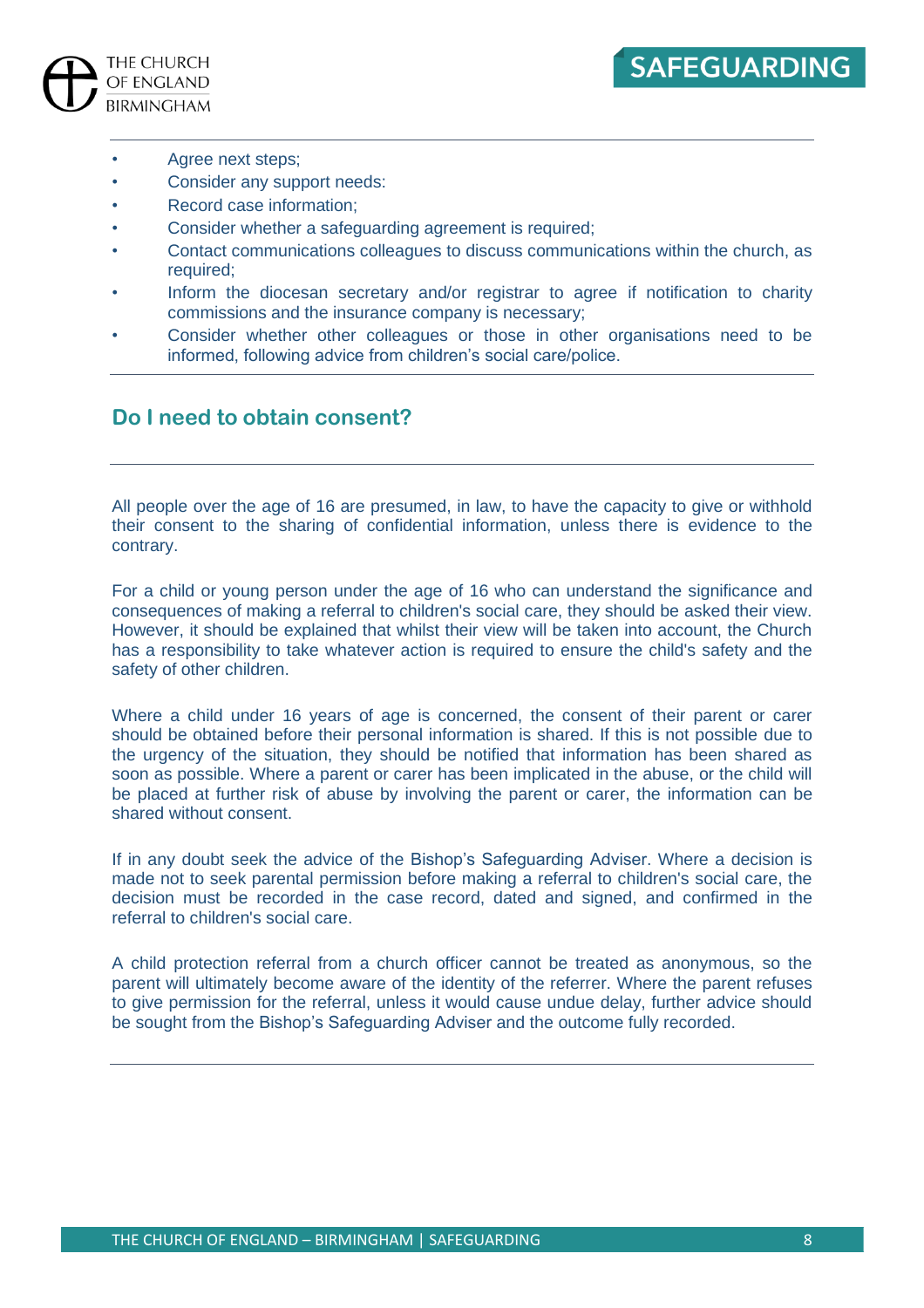

If, having taken full account of the parent's wishes, it is still considered that there is a need for referral:

- The reason for proceeding without parental agreement must be recorded;
- The parent's withholding of permission must form part of the verbal and written referral to children's social care;
- The parent should be contacted to inform them that, after considering their wishes, a referral has been made.

#### **Urgent medical attention**

If the child is suffering from a serious injury, the church officer must seek medical attention immediately from accident and emergency services and must inform the parent/carer and the duty consultant paediatrician at the hospital. Where abuse is alleged, suspected or confirmed, the child must not be discharged until children's social care has been informed. They will work with the hospital and other agencies to address any immediate protection issues.

#### **Making a referral to the statutory agencies**

Referrals should be made to children's social care for the area where the child is living or is found. If a crime has also been committed, the police should also be contacted.

If the child is known to have an allocated social worker, the referral should be made to them or in their absence to the social worker's manager or a duty children's social worker. In all other circumstances, referrals should be made to the duty officer. The referrer should confirm verbal and telephone referrals in writing, within 48 hours.

When making a referral, have the following information ready wherever possible:

- Name, date of birth and address of the child/young person;
- Names and addresses of parents or carers and other significant people;
- Any other contact details;
- Names and ages of any other children in the household;
- Date, time and context of the disclosure;
- Details of the disclosure;
- Any information on the adult about whom there are concerns;
- What the person disclosing the concerns has been told will happen next;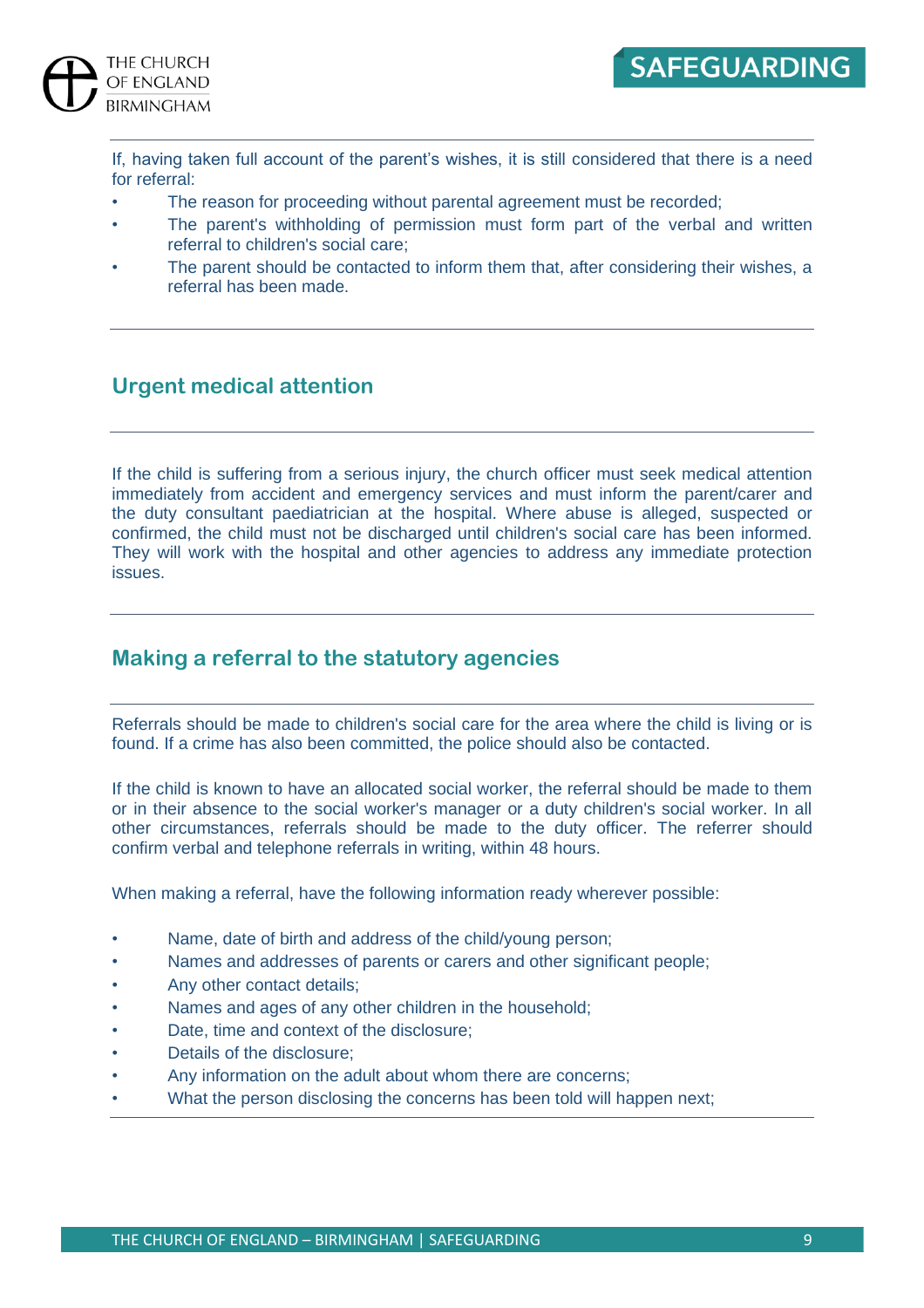Discussions with the child;

THE CHURCH OF ENGLAND **BIRMINGHAM** 

- Discussions with the parent;
- Discussions within the Church;
- Any work undertaken with the family by the Church;
- Your name and contact details;
- Name and contact details of all relevant church contacts;
- Any known or previous issues of concern;
- Any professionals you are aware of, currently involved with the family.

If all the above information is not available at the time of referral, still pass on the information that is, as the child/young person's safety is the priority and there must not be a delay.

The referrer should keep a copy of the written referral, confirming the verbal and telephone referral.

Children's social care, in each local authority, publish their procedures for dealing with child abuse on their website. Parish Safeguarding Co-ordinators should be familiar with the procedures for their local authority. If help is needed in making a referral, contact the Bishop's Safeguarding Adviser.

An example 'Recording Proforma' is available on our website at *<http://www.cofebirmingham.com/safeguarding/>*

**Local Authority Children's Safeguarding Partnership Website**

Birmingham *<http://www.lscbbirmingham.org.uk/>* Solihull *<https://solihulllscp.co.uk/>* Sandwell *<https://www.sandwellcsp.org.uk/>* Worcestershire *<https://www.safeguardingworcestershire.org.uk/>* Warwickshire *<https://www.safeguardingwarwickshire.co.uk/>* Staffordshire *<https://www.staffsscb.org.uk/Home.aspx>*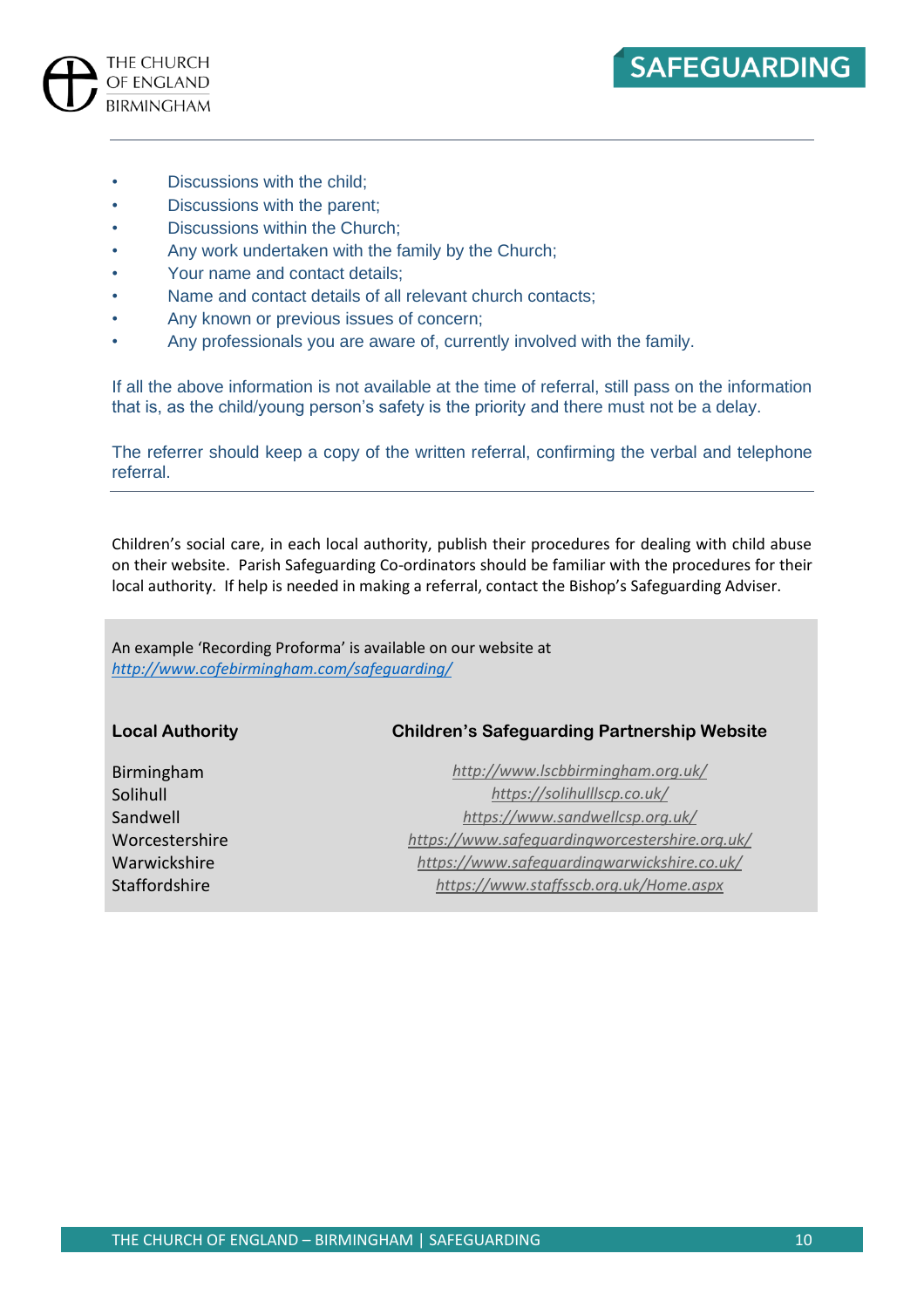

## **4. Reporting a Safeguarding Concern or Allegation about an Adult**

This is the procedure that church officers and bodies must follow if they have a safeguarding concern or allegation about an adult.

Please note, if an adult is at risk of immediate harm, take yourself out of danger and call the police. Ring 999.



PSC = Parish Safeguarding Co-ordinator BSA = Bishop's Safeguarding Adviser \*via online referral form at *[www.cofebirmingham.com/safeguarding/](http://www.cofebirmingham.com/safeguarding/)*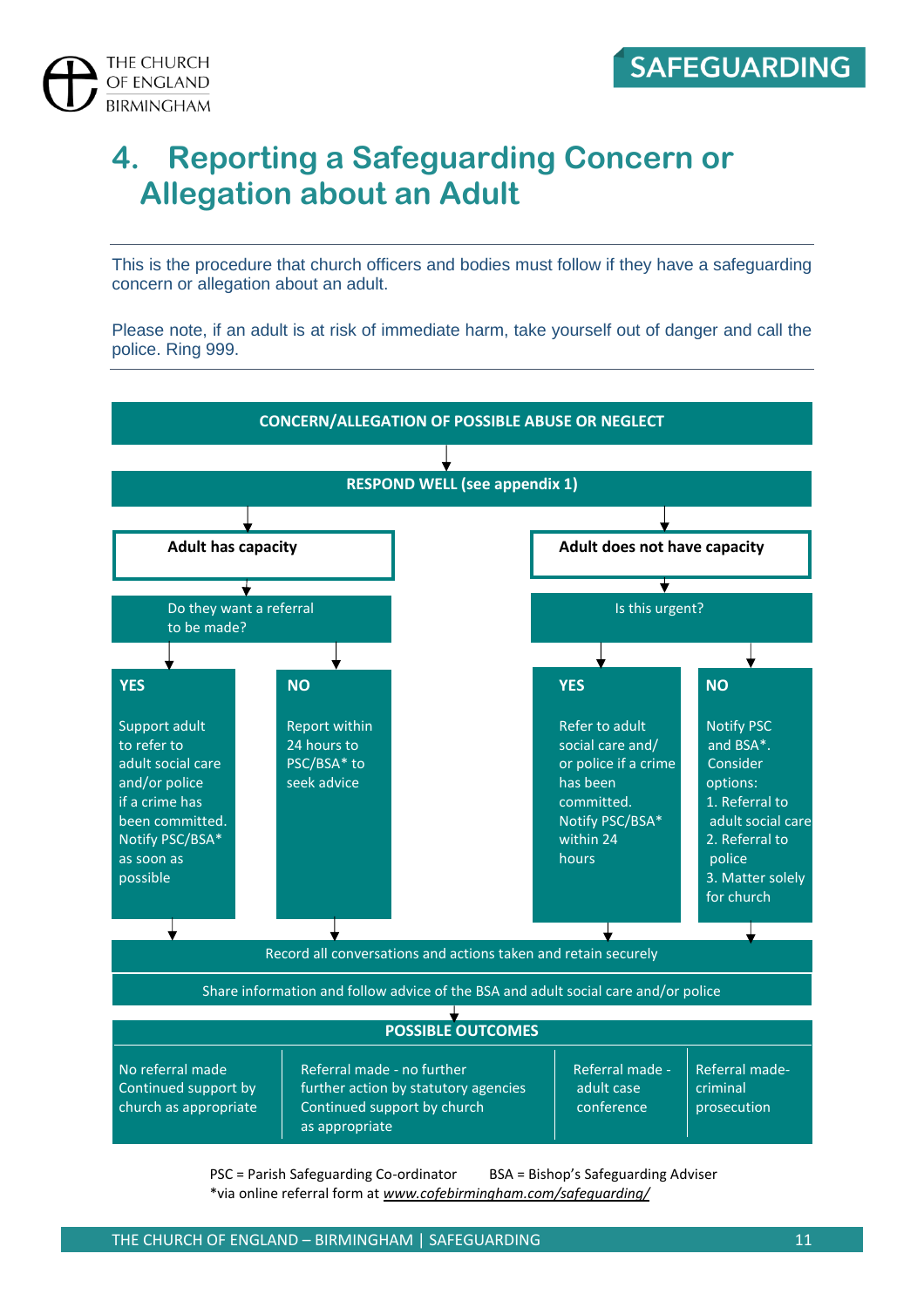#### **What will the Bishop's Safeguarding Adviser do?**

- Offer advice and support to the church body;
- Consider the safety of the vulnerable adult(s) throughout;
- Check whether a referral to adult social care and/or police is necessary.
- Agree next steps;
- Consider consent;
- Consider any support needs;
- Record case information:
- Consider whether a safeguarding agreement is required;
- Contact communications colleagues to discuss communications within the Church, if required;
- Inform the diocesan secretary and/or registrar to agree if notification to charity commissions and the insurance company is necessary;
- Consider whether other colleagues or those in other organisations need to be informed, following advice from adult's social care/police.

#### **Consent and capacity**

Referrals of suspected abuse are made to adult social services and the police. Where possible, for a person over 18, this should be done with their written consent.

The starting point is the presumption that an adult can give consent and has the mental capacity to do so. The provisions of the Mental Capacity Act 2005 are complex, and questions and concerns about consent and mental capacity should always be discussed with the Bishop's Safeguarding Adviser.

Information can be shared legally without consent if a person is unable to or cannot reasonably be expected to gain consent from the individual concerned, or if to gain consent could place somebody at risk. Relevant personal data can be shared lawfully without consent if it is to keep an adult safe from neglect or physical, emotional or mental harm, or if it is protecting their physical, mental or emotional well-being. This is called where there is Substantial Public Interest Concern<sup>9</sup>.

Never make these decisions on your own. If you are going to share personal data, this should always be discussed with the Parish Safeguarding Co-ordinator and/or the Bishop's Safeguarding Adviser. Of course, you may be able to share data, at least initially, without identifying the individual concerned both within the church and with the statutory services.

Ultimately, the most important consideration is whether the sharing of information is likely to support the safeguarding of a vulnerable adult.

#### **Making a referral to the statutory agencies**

- Referrals should be made to adult social care for the area where the adult is living or is found. If a crime has also been committed, the police should also be contacted.
- If the adult is known to have an allocated worker, the referral should be made to them or, in their absence, to the worker's manager or a duty worker. In all other circumstances, referrals should be made to the duty officer.

<sup>9</sup> Please see the *[Data Protection Act 2018.](http://www.legislation.gov.uk/ukpga/2018/12/contents)*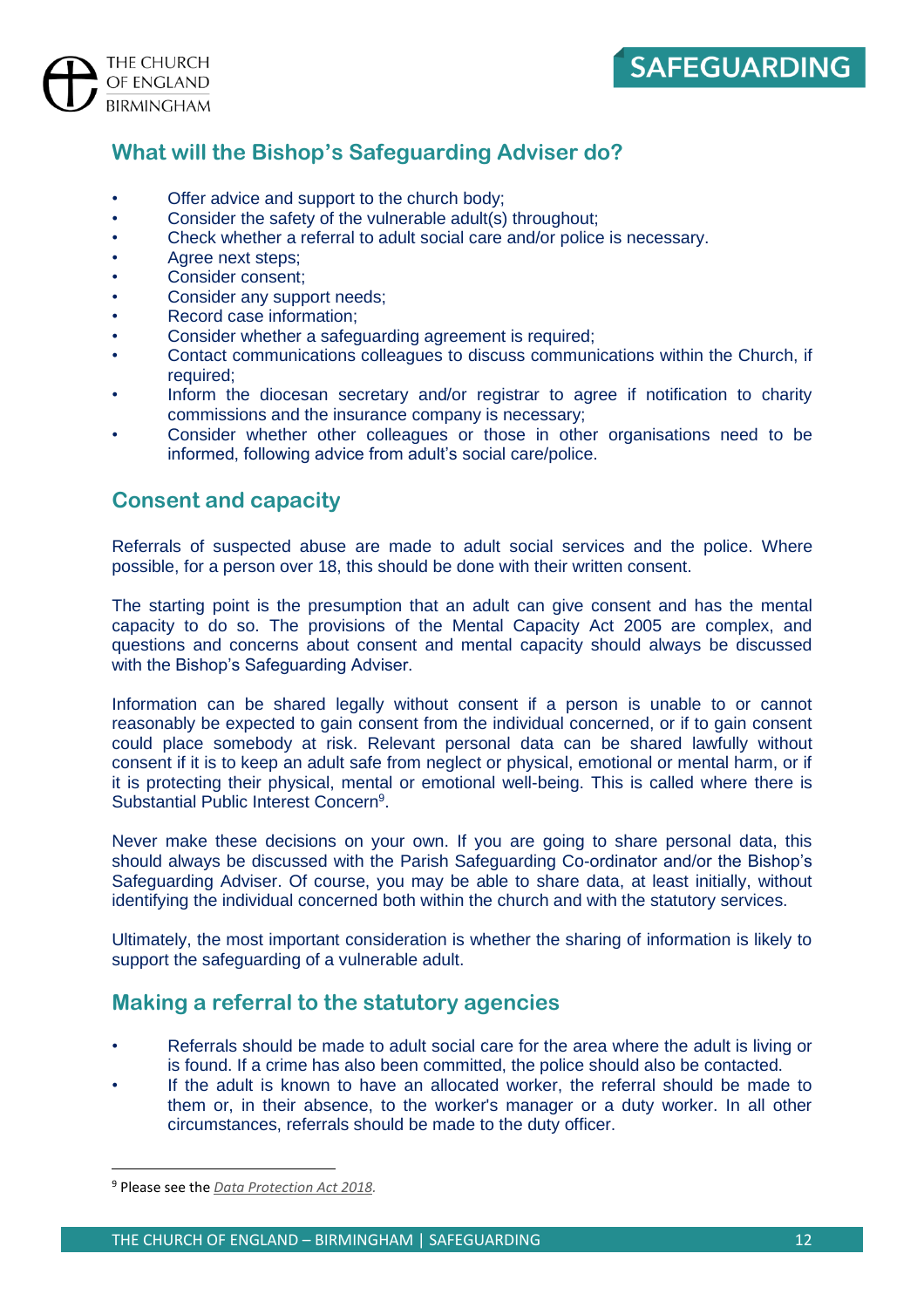

The referrer should confirm verbal and telephone referrals in writing, within **48 hours**.

Once a decision has been made to make a referral to the statutory agencies, the following information will need to be passed on wherever possible:

- Name, date of birth, and address of the adult:
- Details of any carers;
- Details of GP:
- Nature of the alleged abuse including details of the disclosure;
- What impact the alleged abuse is having on the adult;
- Whether anyone else is at risk of harm;
- The adult's wishes and feelings;
- Whether consent for referral was given and your view on the adult's capacity;
- Where the adult is at the time of referral:
- Any known or previous issues of concern;
- Any involvement of the Church prior to and up to the allegation;
- Your name and contact details;
- What the adult has been told will happen next.

If all the information is not available, still pass on what you have. This can be by telephone, although some local authorities prefer online referrals. If it is by telephone, follow up in writing. 'In writing' includes email correspondence.

Adult social care, in each local authority, publish their procedures for dealing with adult abuse on their website. Parish Safeguarding Co-ordinators should be familiar with the procedures for their local authority. If help is needed in making a referral, contact the Bishop's Safeguarding Adviser.

The following fact sheets are available on our website at *<http://www.cofebirmingham.com/safeguarding/>*

- Recording Proforma
- Sharing Information (including flowchart)
- Sharing Information Vulnerable Adult Consent

#### **Local Authority Adult Safeguarding Partnership Website**

Birmingham *<http://www.bsab.org/>* Solihull *<https://www.ssab.org.uk/>* Sandwell *<https://www.sandwellsab.org.uk/>* Worcestershire *<https://www.safeguardingworcestershire.org.uk/>* Warwickshire *<https://www.safeguardingwarwickshire.co.uk/>* Staffordshire *<https://www.ssaspb.org.uk/Home.aspx>*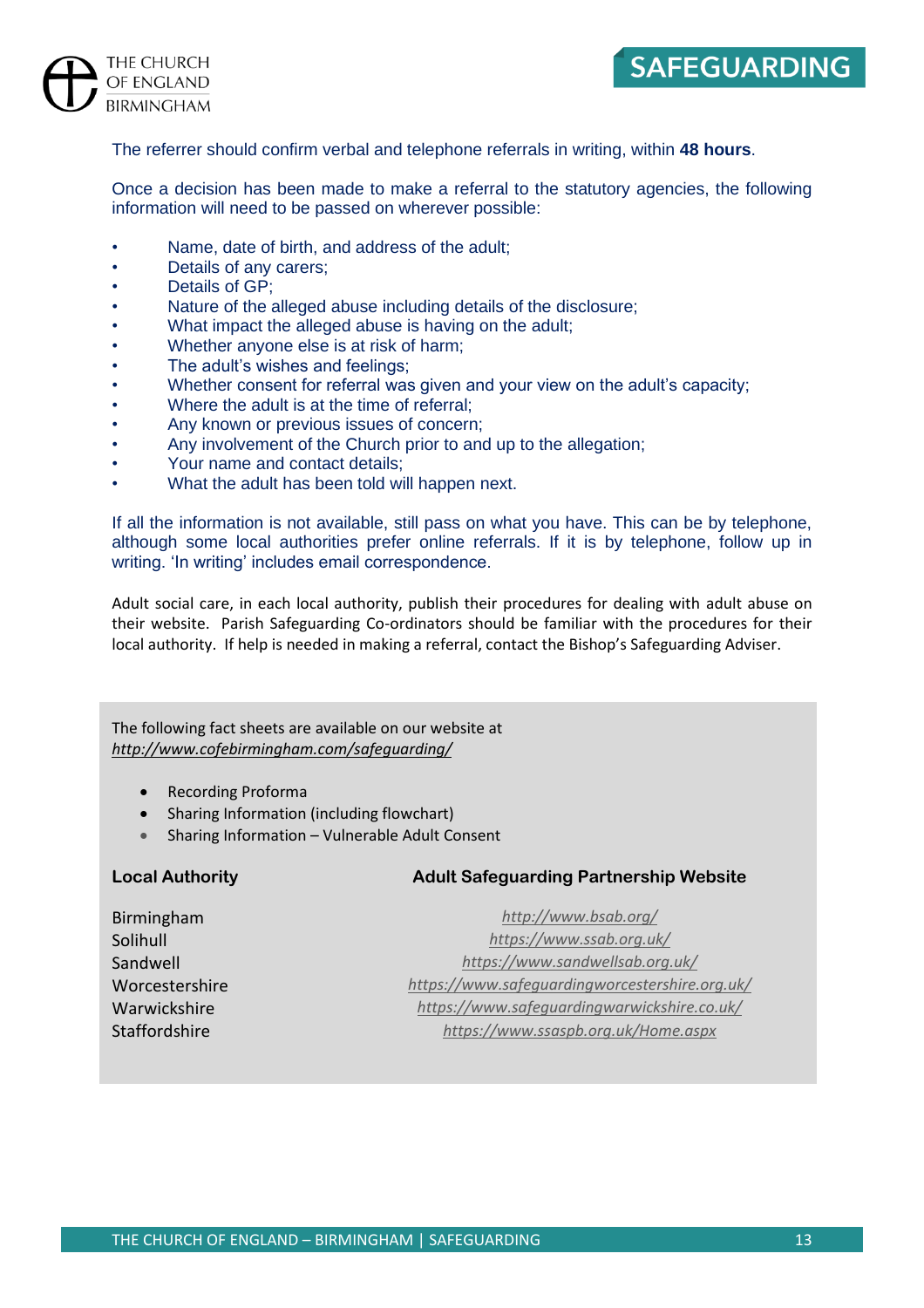

## **5. Non-Recent Abuse**

#### • **Respond as if the abuse were 'current' in accordance with the flow charts in sections 3 & 4**

Non-recent abuse (also known as historical abuse) is an allegation of neglect, physical, sexual or emotional abuse made by or on behalf of someone who is now 18 years old or over, relating to an incident which took place when the alleged victim was under 18 years old.

Allegations of child abuse are sometimes made by adults and children many years after the abuse has occurred. There are many reasons for an allegation not being made at the time, including fear of reprisals, the degree of control exercised by the abuser, and shame or fear that the allegation may not be believed. If the person is becoming aware that the abuser is being investigated for a similar matter or suspects that the abuse is continuing against other children, this may trigger the allegation.

Reports of non-recent concerns or allegations of abuse may be complex, as the alleged victims may no longer be living in the same situation where the abuse occurred and/or the whereabouts of the alleged respondent may be unknown. However, such cases should be responded to in the same way as any other safeguarding concern or allegation. That is because:

- There is a likelihood that a person who abused a child/children in the past will have continued and may still be doing so;
- Criminal prosecutions can still take place, despite the fact that the allegations are non-recent in nature and may have taken place many years ago.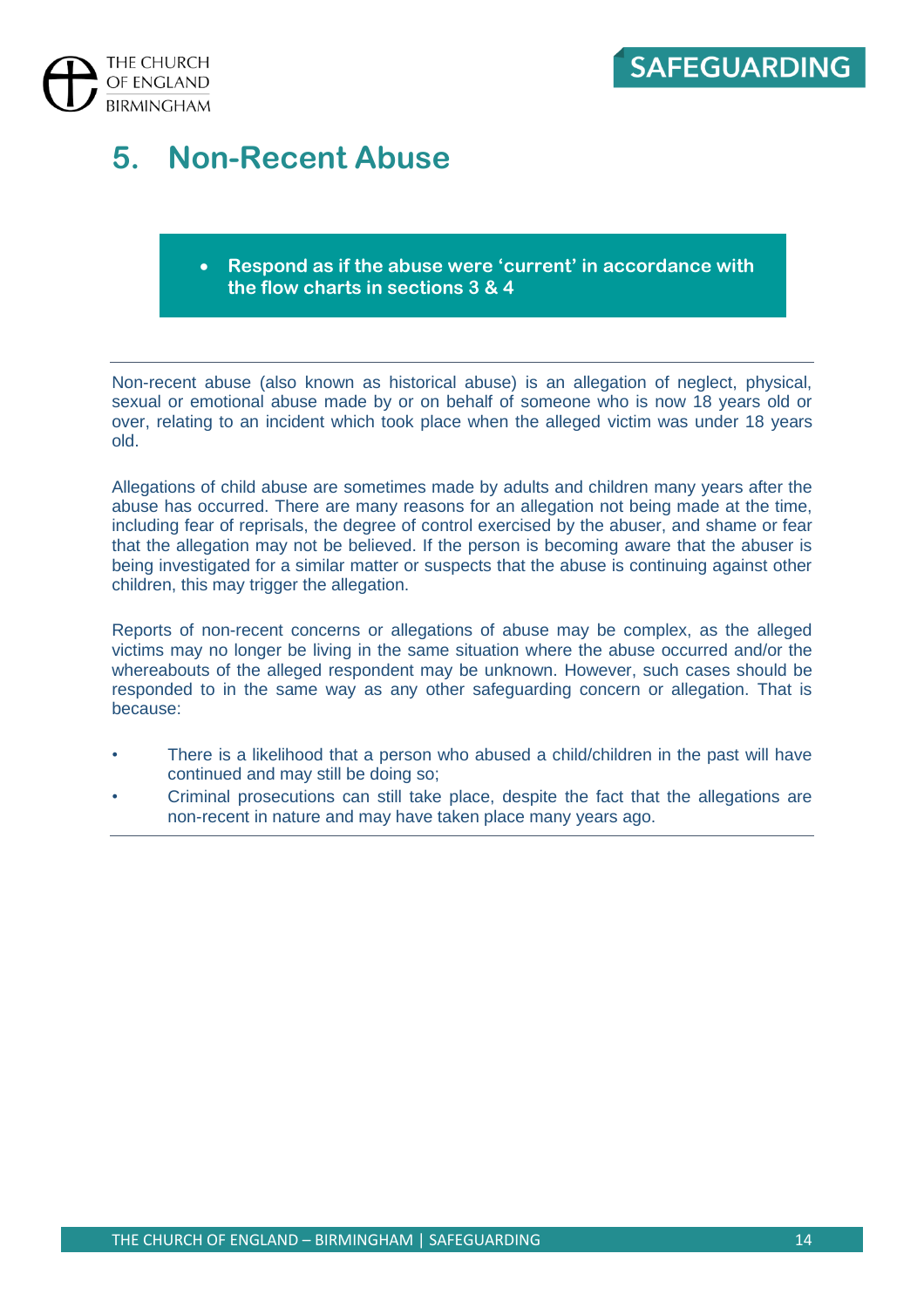

## **6. Recording<sup>10</sup>**

All church officers must keep a record of any safeguarding concern or allegation, the details of how the concern or allegation was followed up, and any actions or work subsequently undertaken, whether by the Church or by statutory agencies, and decisions reached. This is because they provide an account of what happened and ensure:

- A history of events;
- Continuity when there are changes of personnel;
- Accountability;
- Evidence in case of any proceedings.

No case work material should be stored on home computers or in home offices.

#### **When is a safeguarding case file opened?**

- If a safeguarding concern is raised about a child or adult.
- When an enquiry or a referral is made to an outside body (e.g. police, Local Authority Designated Officer, local authority, cathedral, another denomination, etc.).
- If an alert is made about an individual.
- If a concern is raised about a group/day nursery, etc., which is held on Church of England premises.
- Self-referrals, e.g. by survivors.
- If someone in the Church of England seeks advice about an individual.
- If a local church officer seeks advice about an individual from a church safeguarding officer/adviser.

#### **Storage and retention**

It is important that all records are kept in a secure place and only shared in accordance with legislation and practice guidelines.

Please note that whilst the Independent Inquiry into Child Sexual Abuse is ongoing, and in accordance with its guidance, all records that relate to safeguarding should be retained. For information on the retention of records, please see the Church's *[retention guidance.](https://www.churchofengland.org/more/libraries-and-archives/records-management-guides)*

The following fact sheets and templates are available on the Parish Safeguarding page of our website at *<http://www.cofebirmingham.com/safeguarding/>*

- Safeguarding Records
	- Keeping Records
- Recording Proforma

10 For further information please see *[Safeguarding Records:](https://www.churchofengland.org/sites/default/files/2017-11/safeguarding%20joint%20practice%20guidance%20-%20safeguarding%20records.pdf) Joint Practice Guidance for the Church of England and the Methodist Church*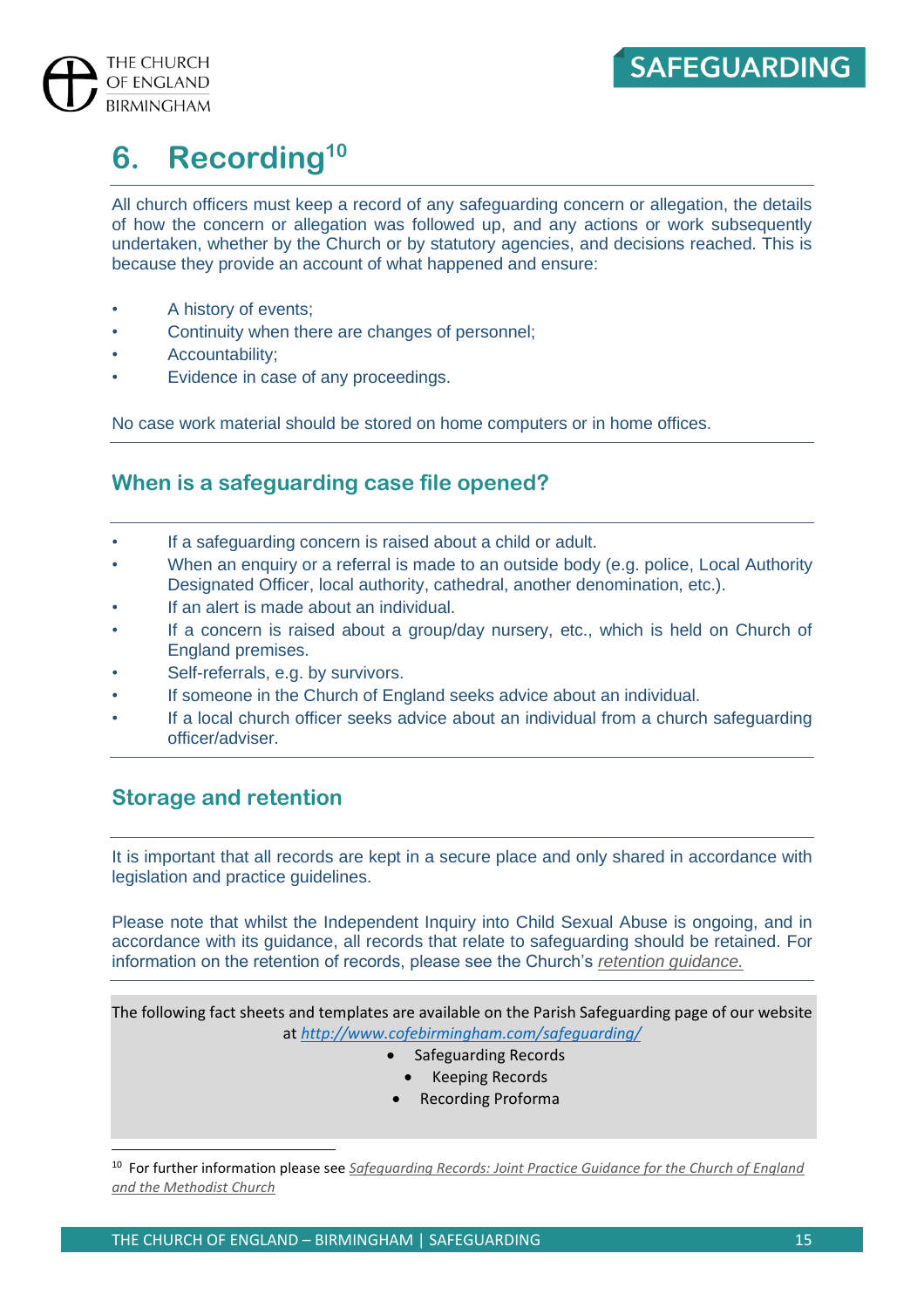



### **Appendix 1: Guidelines for responding to a person disclosing abuse**

Whenever a child, young person and/or adult reports that they are suffering or have suffered significant harm through abuse or neglect, or have caused or are causing harm to others, the initial response should be limited to listening carefully to the child, young person and/or adult. If someone makes a disclosure this might be the only time they will tell someone about what is happening.

#### **Respond**

#### **Do:**

- Listen.
- Take what is said seriously.
- Only use open questions (open questions begin with words like: who, what, when, where and how. Open questions cannot be answered with a 'yes' or 'no').
- Remain calm.
- Take into account the person's age and level of understanding.
- Check, if face to face, whether they mind you taking notes while they talk so you can make sure you capture the information accurately. At the end you can check with them that you have understood everything correctly.
- Offer reassurance that disclosing is the right thing to do.
- Establish only as much information as is needed to be able to tell your activity leader/manager/Parish Safeguarding Co-ordinator/Bishop's Safeguarding Adviser and statutory authorities what is believed to have happened, when and where.
- Check out what the person hopes to result from the disclosure.
- Tell the child or adult what you are going to do next.

#### **Do not:**

- Make promises that cannot be kept (e.g. that you won't share the information).
- Make assumptions or offer alternative explanations.
- Investigate.
- Contact the person about whom allegations have been made.
- Do a physical or medical examination.

#### **Record**

- Make some very brief notes at the time, if appropriate, and write them up in detail as soon as possible.
- Record the date, time, place and the actual words used.
- Record facts and observable things, not your interpretations or assumptions.
- Don't speculate or jump to conclusions.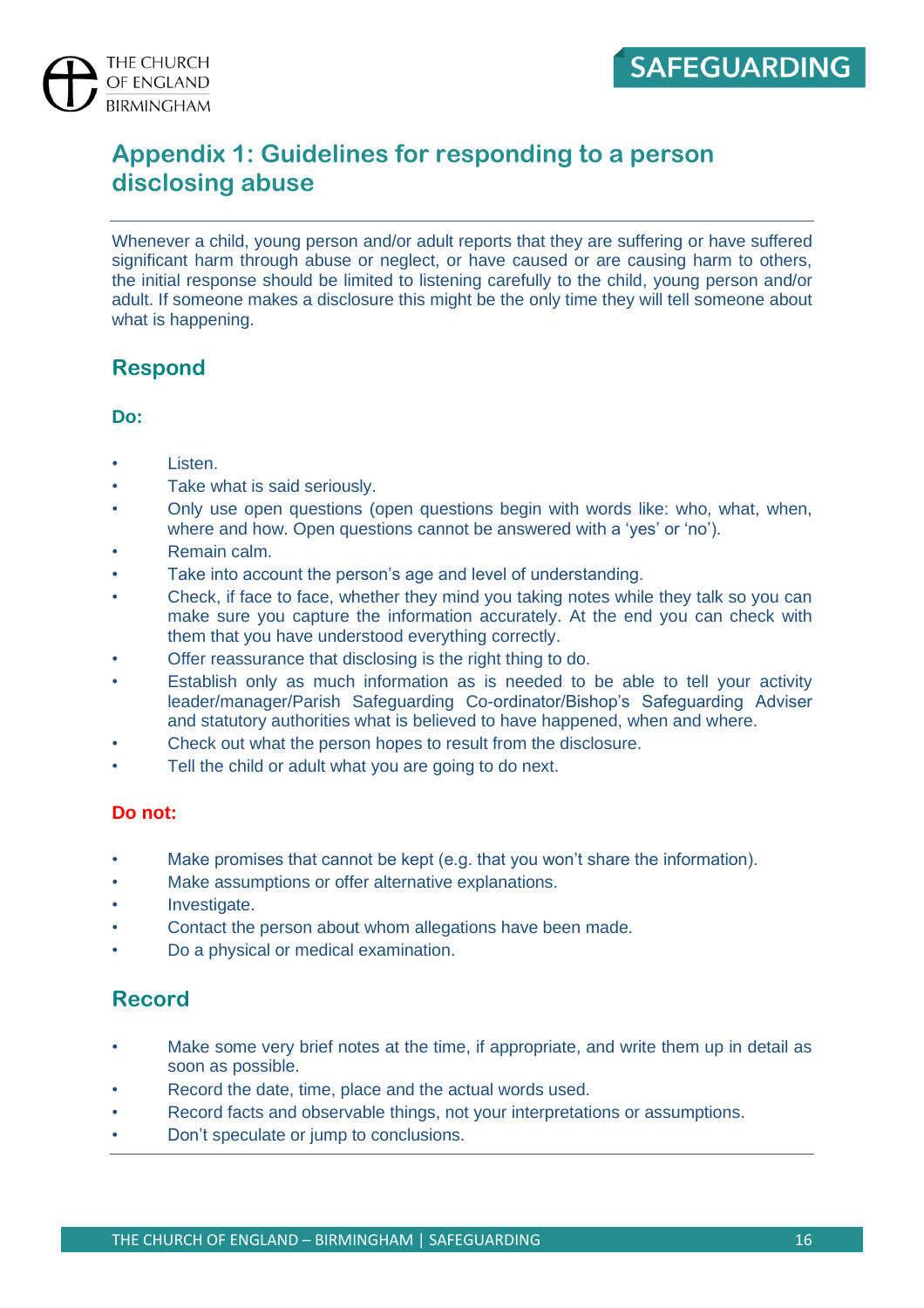



#### **Report**

- If there is immediate danger to a child/adult, contact the police. Ring 999.
- Otherwise avoid delay and take action: talk immediately, within 24 hours, to your activity leader/manager/Parish Safeguarding Co-ordinator and share any concerns.
- Within 24 hours, the Parish Safeguarding Co-ordinator reports the concerns to the<br>Bishop's Safeguarding Adviser via the online referral form at Bishop's Safeguarding Adviser via the online referral form at *www.cofebirmingham.com/safeguarding/.*
- The Bishop's Safeguarding Adviser will advise regarding reporting to child/adult social care and/or the police (see section 2). This must be done within 24 hours.

**If in any doubt seek advice from child/adult social care and/or the police.** 

#### **Disclosure from a perpetrator**

A disclosure may be made by someone who is a convicted offender or from someone who is disclosing previously unreported abuse. This information is more likely to be disclosed to those providing pastoral support; for example, clergy and pastoral workers.

The motive for admitting what has happened may be a desire to address the problem and obtain help. The person who admits to a potential offence against a child or adult must be told that the information will not be kept confidential and that the information will be passed on to child/adult social care and/or the police<sup>11</sup>

Be supportive but do not seek more details than you need. Report within **24 hours** what is believed to have happened to your activity leader/manager/the Parish Safeguarding Coordinator/the Bishop's Safeguarding Adviser (via the online referral form at *www.cofebirmingham.com/safeguarding/)* and the statutory authorities.

> The following fact sheets and templates are available on our website at *<http://www.cofebirmingham.com/safeguarding/>*

- Responding to Disclosures & Recording Concerns
- Responding to Safeguarding Situations Flowchart
- Reporting Safeguarding Concerns
- Recording Proforma

Working safely leaflets for leaders and helpers are available at *<http://www.cofebirmingham.com/safeguarding/working-safely-with-the-vulnerable/>*

- A Guide to Safeguarding Children & Young People for Leaders & Helpers
- A Guide to Safeguarding Vulnerable Adults for Leaders & Helpers

A Small Guide to Safeguarding is a credit card sized guide for all leaders and helpers available by email from *safeguardingsupport@cofebirmingham.com*

<sup>&</sup>lt;sup>11</sup> The exemption would be if information has been shared within the Seal of the Confession (see section 6.1)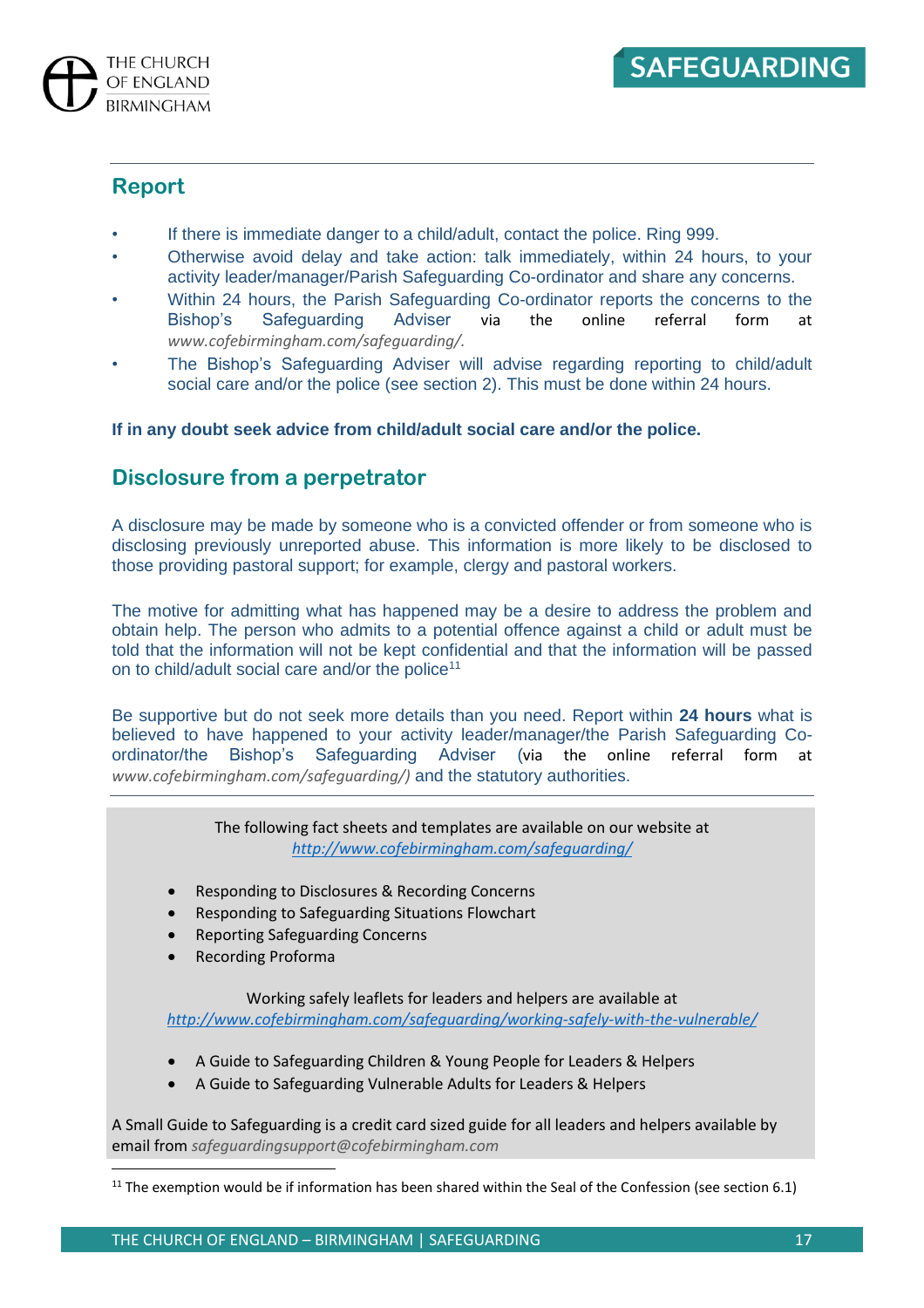

#### **Appendix 2: How do I know a child or young person is being abused?**

Child abuse is a form of maltreatment of a child. Somebody may abuse or neglect a child by inflicting harm or by failing to act to prevent harm. Children may be abused in a family or in an institutional or community setting by those known to them or, more rarely, by others (e.g. via the internet). They may be abused by an adult or adults, or another child or children.

The term 'child' is used to include all children and young people who have not yet reached their 18th birthday.

Child abuse $12$  is categorised as:

#### **Physical abuse**

Physical abuse may involve hitting, shaking, throwing, poisoning, burning or scalding, drowning, suffocating, or otherwise causing physical harm to a child. Physical harm may also be caused when a parent fabricates the symptoms of or deliberately induces illness in a child.

#### **Sexual abuse**

Sexual abuse involves forcing or enticing a child or young person to take part in sexual activities, not necessarily involving a high level of violence, whether or not the child is aware of what is happening. The activities may involve physical contact, including assault by penetration (e.g. rape or oral sex), or non-penetrative acts such as masturbation, kissing, rubbing and touching outside of clothing.

Sexual abuse includes non-contact activities, such as involving children in looking at, including online and with mobile phones, or in the production of pornographic materials, watching sexual activities, encouraging children to behave in sexually inappropriate ways, or grooming a child in preparation for abuse (including via the internet). Sexual abuse is not solely perpetrated by adult males. Women can also commit acts of sexual abuse, as can other children. In addition, sexual abuse includes abuse of children through sexual exploitation.

#### **Emotional abuse**

Emotional abuse is the persistent emotional maltreatment of a child, such as to cause severe and persistent effects on the child's emotional development, and may involve:

• Conveying to children that they are worthless or unloved, inadequate, or valued only insofar as they meet the needs of another person;

<sup>12</sup> See the UK government guidance *[Working Together to Safeguard Children](https://assets.publishing.service.gov.uk/government/uploads/system/uploads/attachment_data/file/779401/Working_Together_to_Safeguard-Children.pdf)*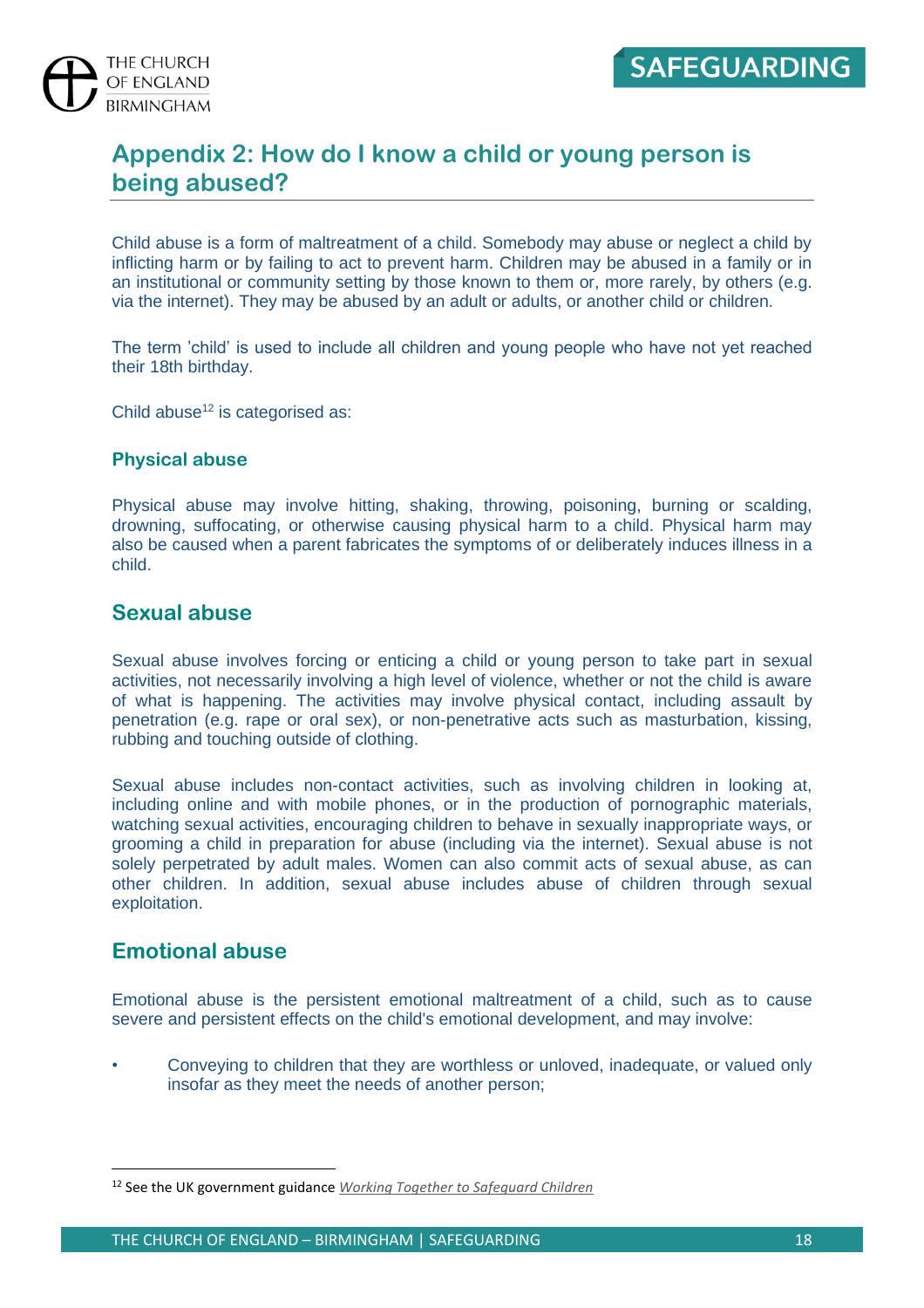

- Imposing age or developmentally inappropriate expectations on children. These may include interactions that are beyond the child's developmental capability, as well as overprotection and limitation of exploration and learning, or preventing the child from participating in normal social interaction;
- Seeing or hearing the ill-treatment of another, e.g. where there is domestic violence and abuse;
- Serious bullying, causing children to frequently feel frightened or in danger;
- Exploiting and corrupting children;
- Some level of emotional abuse is involved in all types of maltreatment of a child, though it may occur alone.

#### **Neglect**

Neglect is the persistent failure to meet a child's basic physical and/or psychological needs, and is likely to result in the serious impairment of the child's health or development.

Neglect may occur during pregnancy as a result of maternal substance misuse, maternal mental ill health, learning difficulties or a cluster of such issues. Where there is domestic abuse and violence towards a carer, the needs of the child may be neglected.

Once a child is born, neglect may involve a parent failing to:

- Provide adequate food, clothing and shelter (including exclusion from home or abandonment);
- Protect a child from physical and emotional harm or danger;
- Ensure adequate supervision (including the use of inadequate care-givers);
- Ensure access to appropriate medical care or treatment.

It may also include neglect of, or unresponsiveness to, a child's basic emotional, social and educational needs.

Included in the four categories of child abuse and neglect above are a number of factors relating to the behaviour of the parents and carers which have a significant impact on children, such as domestic violence. Research analysing serious case reviews has demonstrated a significant prevalence of domestic abuse in the history of families with children who are subject to statutory child protection plans. Children can be affected by seeing, hearing and living with domestic abuse, as well as by being caught up in any incidents directly, whether to protect someone or as a target. It should also be noted that the age group of 16 and 17year olds has been found in recent studies to be increasingly affected by domestic violence in their peer relationships.

> The following fact sheets and templates are available on our website at *<http://www.cofebirmingham.com/safeguarding/>*

• Recognising Abuse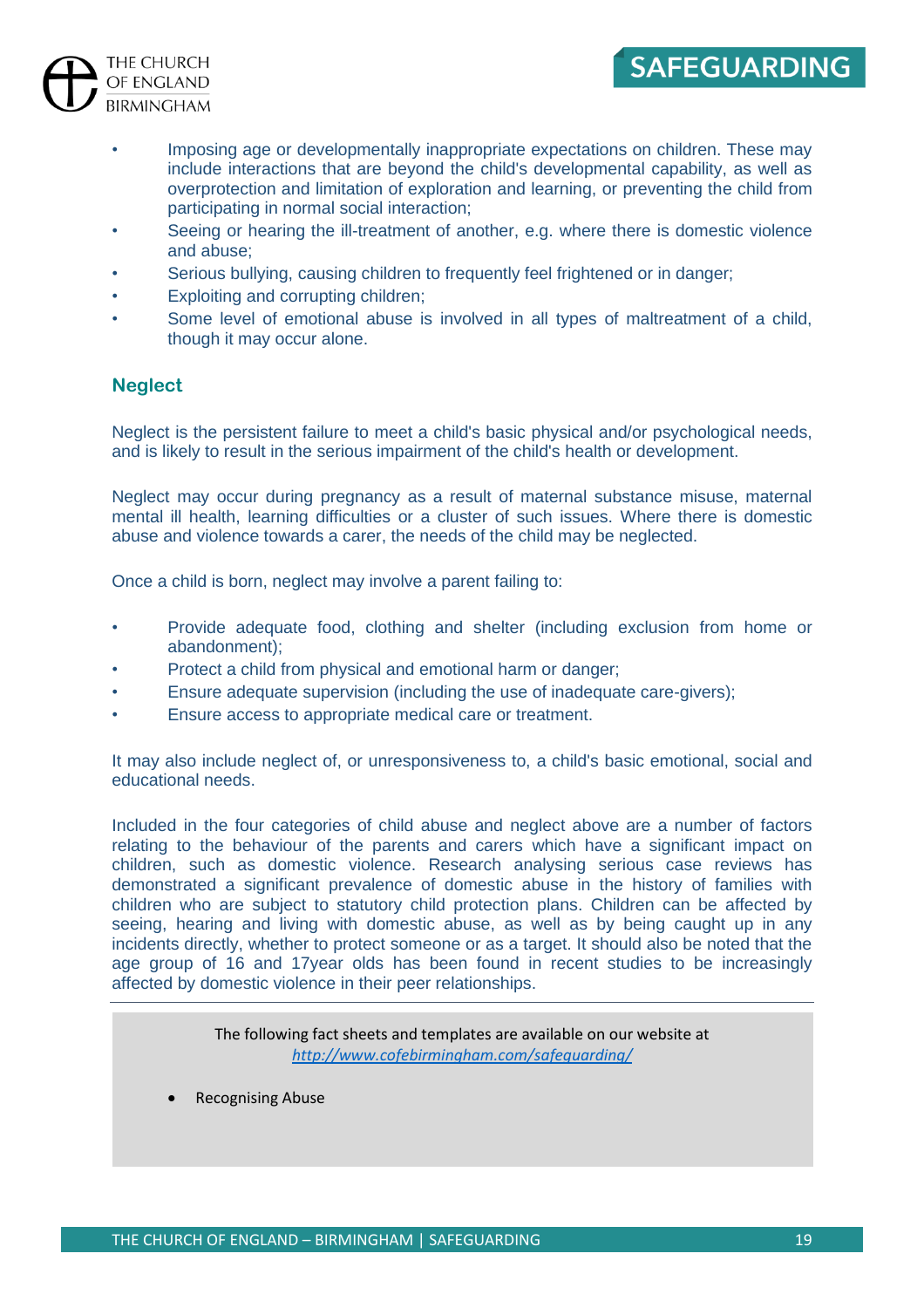



#### **Appendix 3: How do I know that an adult is being abused?**

The introduction of the Care Act 2014, which came into force in April 2015<sup>13</sup>, put adult safeguarding on a statutory footing for the first time, embracing the principle that the 'person knows best'. It laid the foundation for change in the way that care and support are provided to adults, encouraging greater self-determination, so people maintain independence and have real choice.

Some adults are particularly vulnerable to being hurt or abused because they have a disability, illness, or impairment, and need help and support. Being dependent on others can sometimes make them vulnerable and at risk of abuse, very often from people they know.

#### **What is meant by adult abuse and neglect?<sup>14</sup>**

Adult abuse is the violation of an individual's human and civil rights by any other person or persons. Abuse happens when a person who is unable to protect themselves is ill-treated or neglected. It may be a one-off incident or may happen repeatedly over time.

Anyone can harm an adult who is not able to protect themselves – for example, a partner, relative, friend, neighbour or care worker – and the abuse may take place anywhere, in a public or private place.

Adult abuse<sup>15</sup> is categorised as:

**Physical abuse** – any form of assault, over-medication, restraint or poor manual handling practice.

**Sexual abuse** – rape or any sexual act which was not actively consented to or the person did not have the capacity to understand.

**Psychological/emotional abuse** – threats, intimidation, coercion, harassment or bullying.

**Financial abuse** – theft, borrowing money without repayment and any pressure in connection with wills, property, possessions or benefits.

**Neglect or acts of omission** – ignoring medical or physical needs, not providing access to appropriate care, or the withholding of the necessities of life, such as medication, adequate food, water and heating.

**Discriminatory abuse** – all forms of harassment, slurs or similar treatment based on a person's disability, ethnic origin, gender or sexuality. This is often called hate crime.

<sup>&</sup>lt;sup>13</sup> It is not all in force yet; the planned new developments in paying for care will not now take effect until April 2020.

<sup>14</sup> Further information on the signs and symptom of abuse can be found in the *[Recognising Abuse Fact Sheet](https://www.dropbox.com/sh/7mfsu2typob6qno/AADuEQRtFN3XBLI54Wxj5dhia?dl=0&lst=&preview=Recognising+Abuse.pdf)*

<sup>15</sup> See the UK government guidance, *[Care and Support Statutory Guidance.](https://www.gov.uk/government/publications/care-act-statutory-guidance/care-and-support-statutory-guidance)*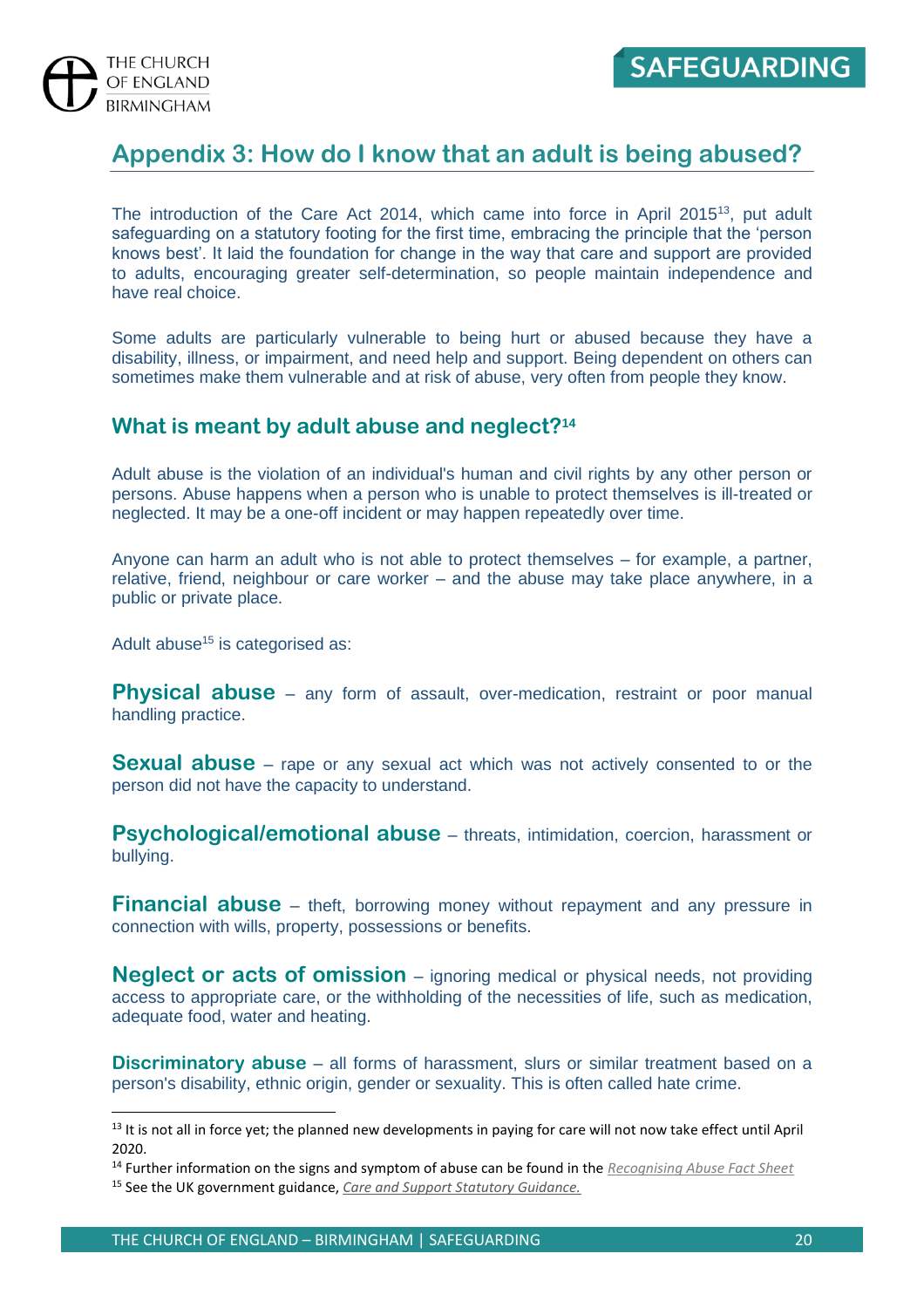

**Institutional abuse** – repeated instances of poor care, ill treatment of vulnerable adults, and unsatisfactory professional practice. This is often an indicator of more serious problems.

**Modern slavery** – slavery, human trafficking, forced labour and domestic servitude.

**Self-neglect** – this covers a wide range of behaviour, such as neglecting to care for personal hygiene, health or surroundings, and includes behaviour like hoarding which puts the person, or others, at risk.

#### **Who might be an adult at risk of abuse or neglect?**

An adult at risk of abuse or neglect is an adult who has care and support needs, and who may be unable to protect themselves from either the risk of or the experience of abuse or neglect.

Abuse or neglect of an adult with care and support needs could happen anywhere; for example, in their own home, in a care home or nursing home, a hostel, in supported living, in homes where people are in Shared Lives arrangements, or in hospital.

Examples of people who might be at risk of abuse or neglect include:

- Someone who is frail, due to ageing;
- Someone with a serious health condition:
- Someone with a physical disability;
- Someone with a visual impairment;
- Someone with a hearing impairment;
- Someone with a learning disability;
- Someone with a mental health difficulty;
- Someone who has memory problems or dementia;
- Victims of domestic violence;
- Someone who is addicted to drugs or other substances;
- A carer.

Please note that some adults may not consider themselves vulnerable to risk or neglect, but may be vulnerable to being abused by individuals in positions of leadership and responsibility. As adults are not inherently vulnerable and in need of protection, it is important to recognise that the factors described above, of themselves, do not mean that a person is vulnerable to abuse or neglect. It is a combination of these factors and the circumstances that a person finds him/herself in that can make an individual vulnerable to abuse or neglect.

Abuse happens to people in all sections of society.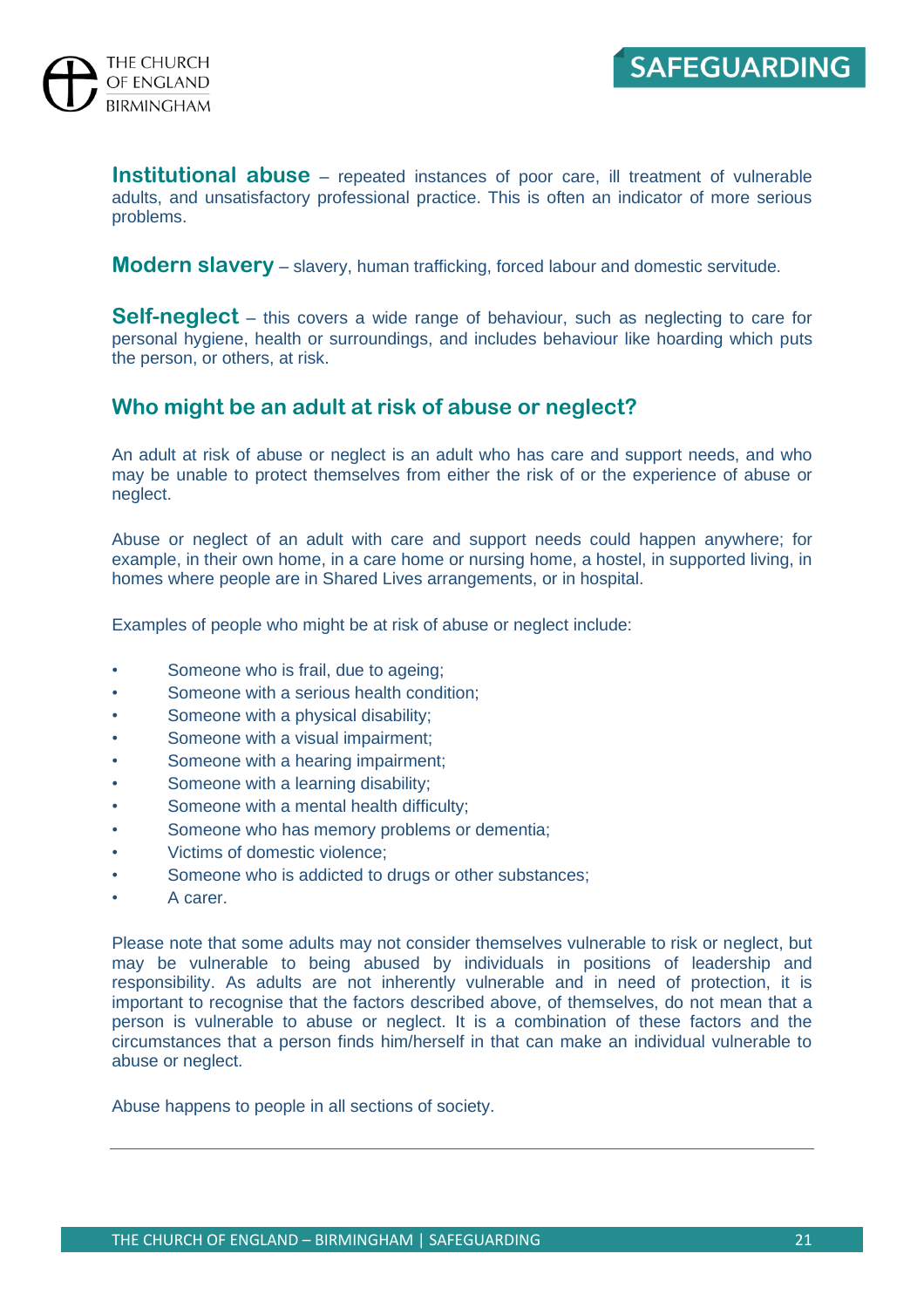



The following fact sheets and templates are available on our website at *<http://www.cofebirmingham.com/safeguarding/>*

- Recognising Abuse
- Indicators of Modern Slavery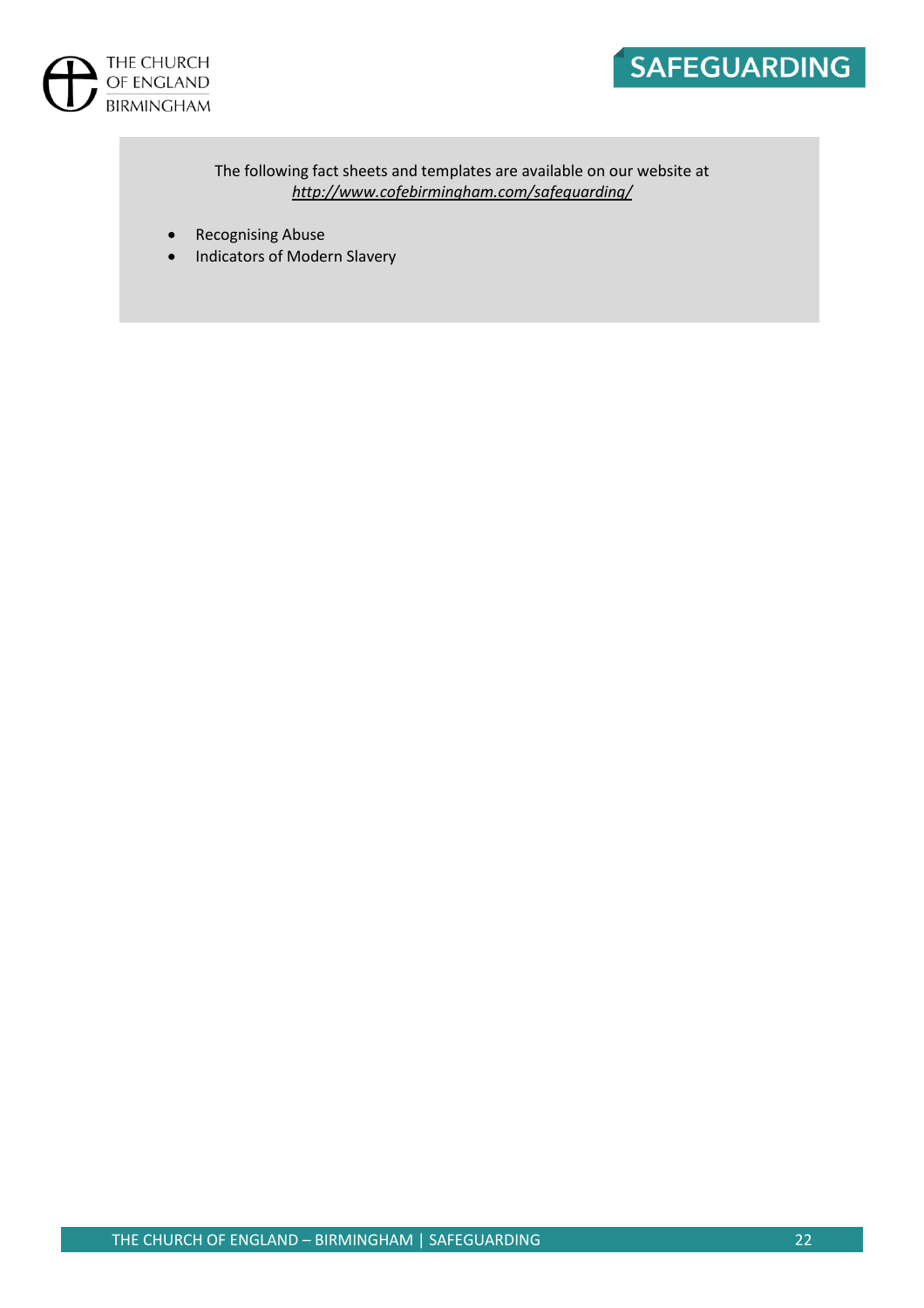

### **Appendix 4: Church/Faith Based Issues**

#### **Confession**

A failure to share information has been identified repeatedly in child abuse enquires as the most common reason for failure to intervene quickly enough in protecting children, young people and vulnerable adults, sometimes with serious consequences.

It is possible that relevant information may be disclosed in a one-to-one confession made to a priest in the context of the sacramental ministry of reconciliation.

Not least because the legal position differs between the two cases, it is important to recognise the distinction between disclosures made in this formal context, which exists for the quieting of conscience and is intended to lead to absolution, and disclosures made in the context of pastoral conversations. In the first case, but not the second, what is disclosed is subject to a duty of absolute confidentiality arising from the unrepealed proviso to Canon 113 of the Code of 1603.

For this reason, a clear distinction should be made between pastoral conversations and confessions made in the context of the ministry of absolution. To that end, it is helpful if confessions are normally only heard at advertised times or by special arrangement, and are in other ways differentiated from general pastoral conversations or meetings for spiritual direction. A stole might be worn and a liturgy should be used. It is also important that those clergy exercising this ministry should have received appropriate training and be familiar with any guidelines published by the House of Bishops in relation to the exercise of this ministry.

If a penitent makes a confession with the intention of receiving absolution, the priest is forbidden from disclosing anything (including any criminal offence) which is revealed in the course of the confession. This requirement of absolute confidentiality applies even after the death of the penitent.

However, where a penitent discloses in the course of such a confession that he/she has committed a serious crime, the priest should require him/her to report it to the police or other statutory authority (the penitent is not under any obligation to keep what they have confessed or shared confidential) and should withhold absolution if the penitent refuses to do so. In such a case, the priest may consider it necessary to alert the bishop or the bishop's adviser for the ministry of reconciliation (if there is one) to his/her decision, though the penitent's details should not be shared without their permission.

The canonical duty of absolute confidentiality does not apply to anything that is said outside the context of a confession made in the context of the ministry of absolution. In particular, if information about abuse that was disclosed when seeking the ministry of absolution is repeated by a penitent outside that context, the priest should report the abuse in the usual way.

#### **Spiritual direction**

As with any other pastoral relationship, care should be taken to set parameters to the spiritual direction or spiritual accompanier relationship. It should, therefore, be made clear at the beginning of the relationship that disclosures of abuse will be reported to the Bishop's Safeguarding Adviser and, possibly, the statutory agencies; a reminder will be appropriate if it appears that such material may arise. Someone may speak of his/her own behaviour in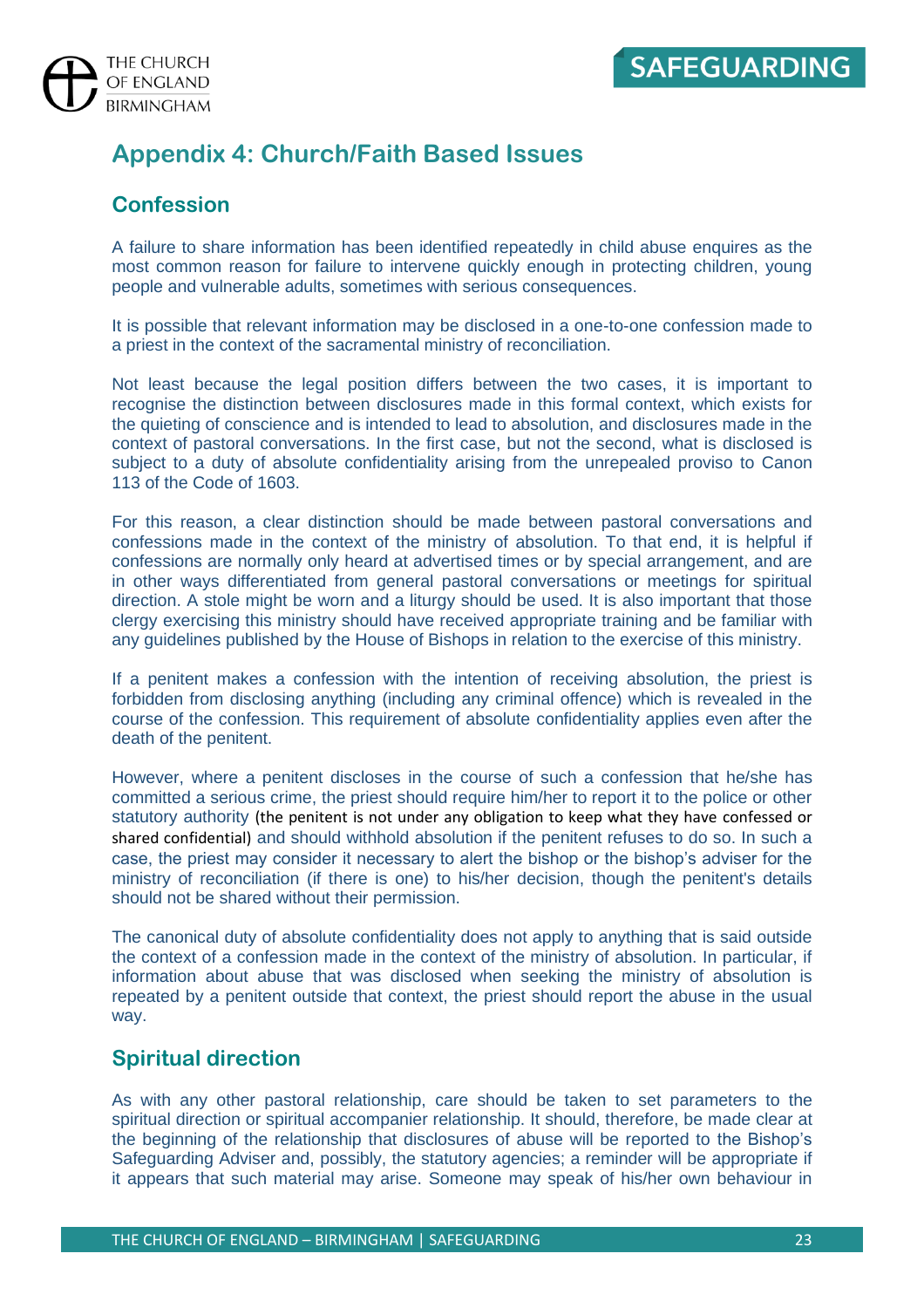

> harming a child, or the person may be an adult speaking of historical abuse from his/her own childhood. The latter is more difficult as the directee may be unwilling to reveal, or not even know, names. The possibility that an abuser who is still alive may still be abusing children will likely be an imperative to encourage an adult survivor of abuse to approach the police. At the right time this may prove to be part of the healing process, as well as serve to protect children in the current time.

> Any safeguarding concerns must be reported to the Parish Safeguarding Co-ordinator and/or Bishop's Safeguarding Adviser.

#### **Ministry of healing**

All clergy undertaking the ministry of healing should be familiar with, and follow, the current House of Bishops' Guidelines for Good Practice in the Healing Ministry<sup>16</sup>. Local diocesan guidance should be followed. Professional boundaries with health care professionals and chaplaincies should be observed. All reasonable steps should be taken to ensure the safety of the person receiving the healing ministry, which will include ensuring that satisfactory arrangements are in place for training and accountability for those undertaking this ministry.

The clergy should be aware of and respect the boundaries between the ministry of healing and the deliverance ministry. People have a right to know what is being provided and how they will be ministered to; no one should be ministered to against his/her will<sup>17</sup>.

Any safeguarding concerns must be reported to the Parish Safeguarding Co-ordinator and/or Bishop's Safeguarding Adviser.

#### **Ministry of deliverance**

It is sometimes suggested that a child, young person or adult is troubled by or possessed by evil spirits or demons, and that this may account for behavioural issues in the individual or be considered to justify harsh treatment by the family, guardians, friends or carers, who may seek advice and assistance from clergy or other church members. Parish priests, lay ministers and others involved in such situations should consult the bishop, the bishop's safeguarding adviser and the bishop's deliverance ministry adviser.

Many people seeking reassurance, advice and help with regards to deliverance ministry have vulnerabilities, including spiritual distress and mental health concerns. Deliverance is an area of ministry where particular caution needs to be exercised, especially when ministering to someone who is in a disturbed state. The House of Bishops' Guidelines for Good Practice in the Healing Ministry (2000) and the House of Bishops' Guidelines for Good Practice in the Deliverance Ministry 1975 (revised in 2012) should be followed and cases referred to the bishop's deliverance ministry advisers when necessary. The advisers' special expertise should be used in order to help those who think they need this ministry as effectively as possible.

The House of Bishops' Guidelines on the Deliverance Ministry, which originated in 1975, were revised and reissued in 2012. They continue to state that the following factors should be borne in mind:

It should be done in collaboration with the resources of medicine;

<sup>&</sup>lt;sup>16</sup> House of Bishops' Guidelines for Good Practice in the Healing Ministry (2000).

<sup>&</sup>lt;sup>17</sup> Extract from the Guidelines for the Professional Conduct of Clergy (2015).